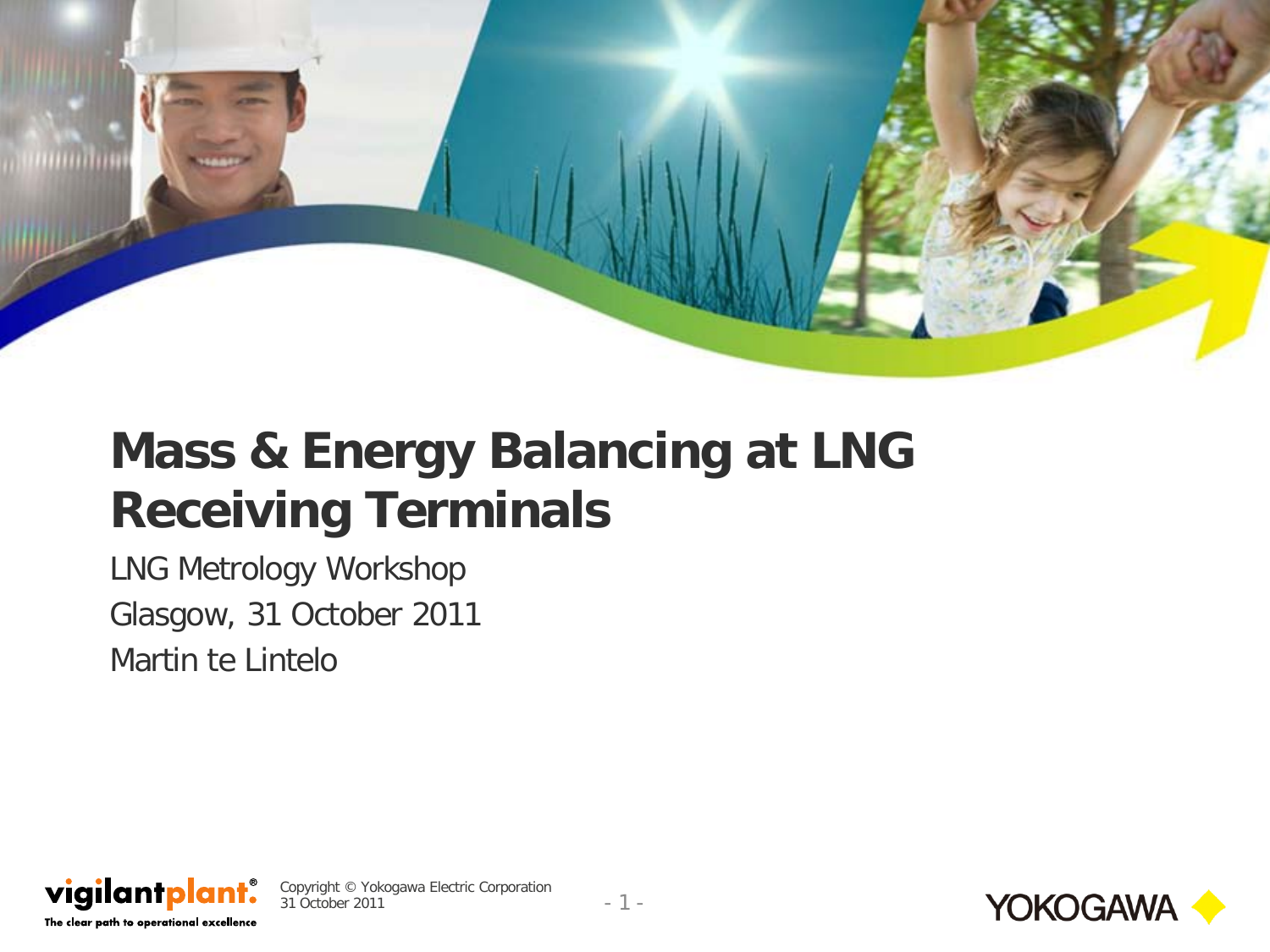**WAND WANDER** 

## **EXALDE SHE EXALDE SHE SHERE SHERE SHERE SHERE SHERE SHERE IS SHERE SHERE SHERE SHERE SHERE SHERE SHERE SHERE SHERE SHERE SHERE SHERE SHERE SHERE SHERE SHERE SHERE SHERE SHERE SHERE SHERE SHERE SHERE SHERE SHERE SHERE SHER** terminals

- What?
- Why?
- How?



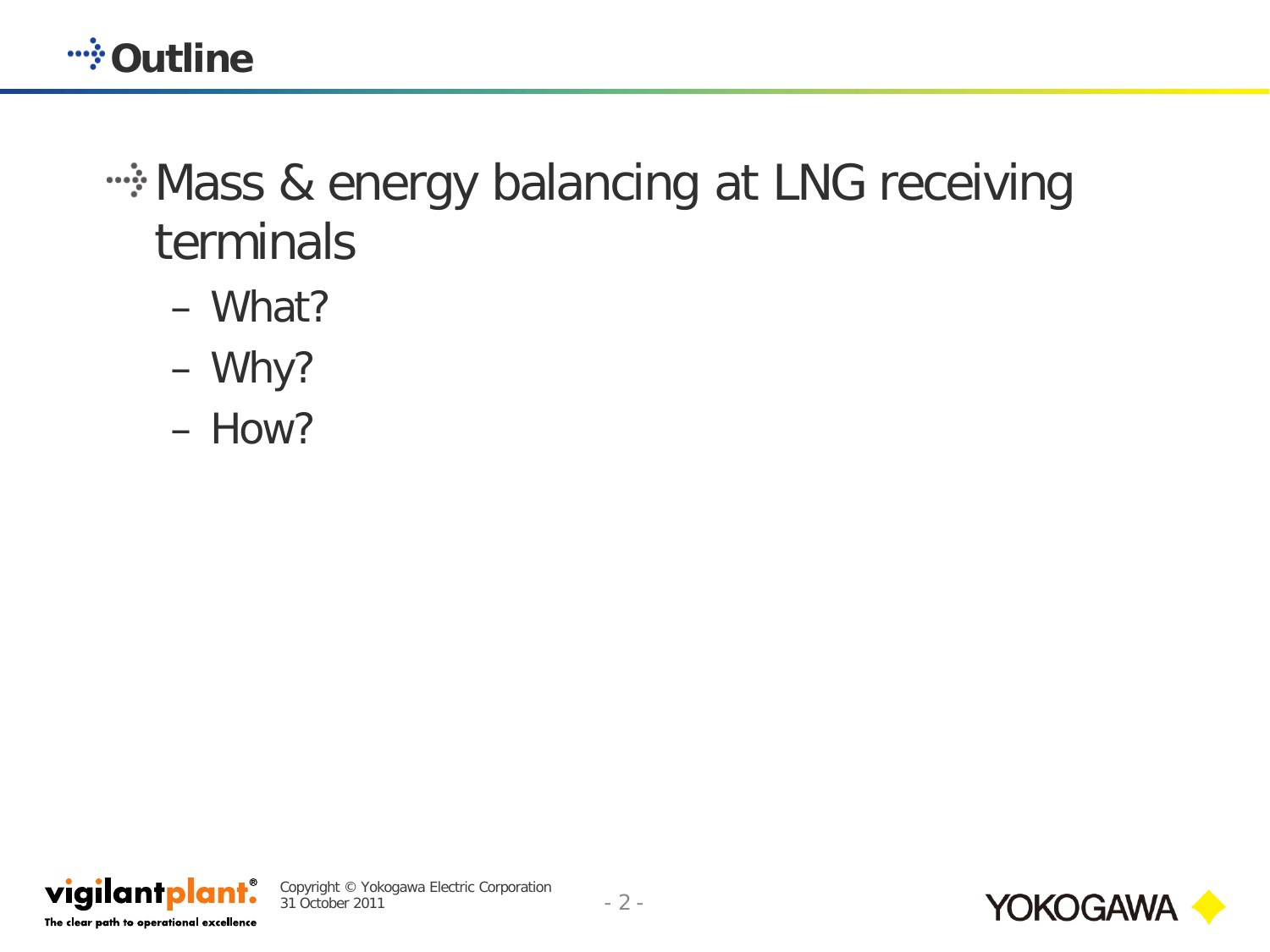# **Mass & Energy Balancing** What?





Copyright © Yokogawa Electric Corporation 31 October 2011 - 3 -

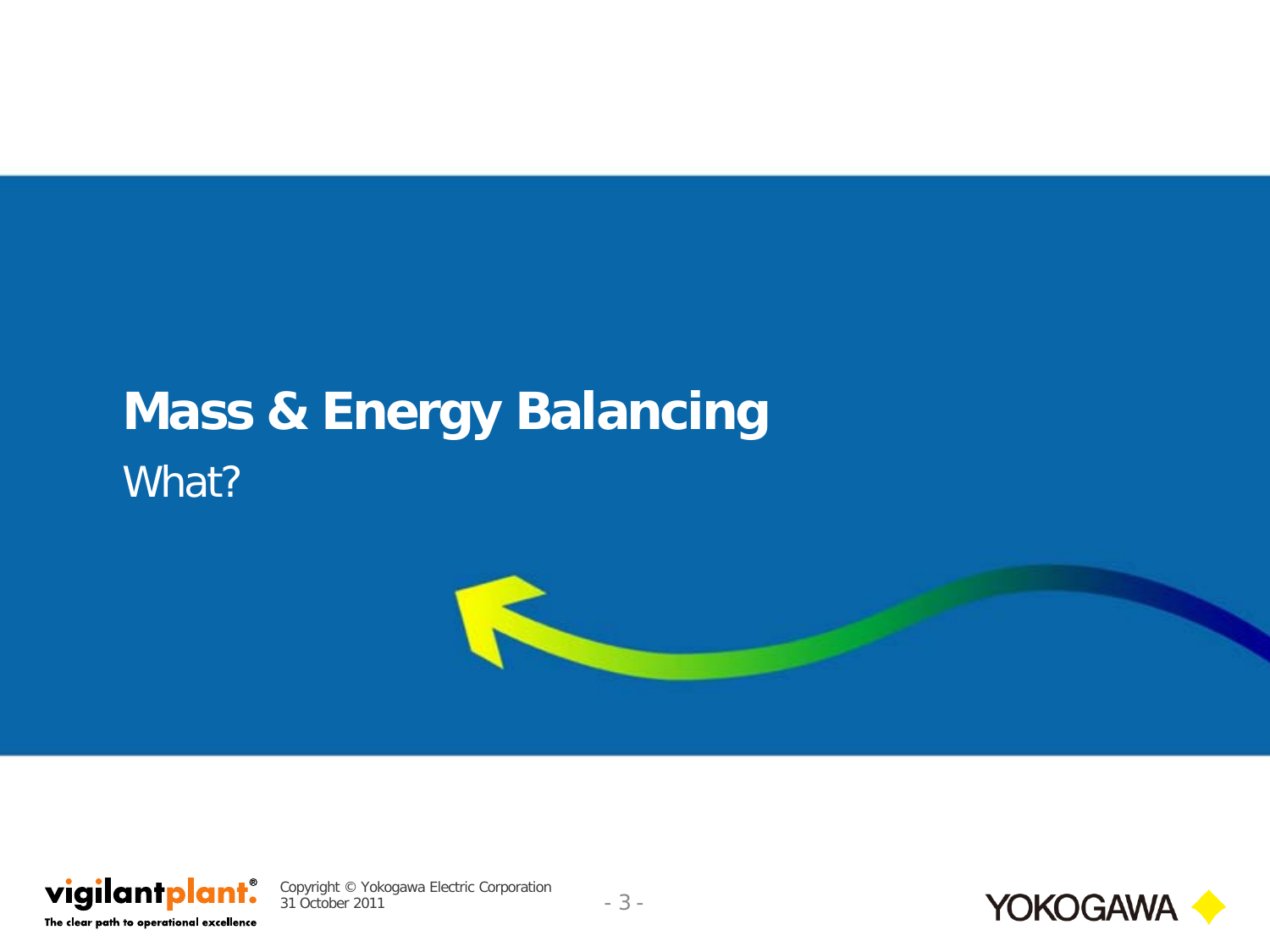- •• Custody transfer handling
- **Example 1 Finds** inventory monitoring
	- Shipper/owner level
	- Tank composition tracking (overall and/or per tank)
- **Energy consumption & losses** 
	- Shrinkage
	- Electrical power
- **EXECT:** Instrumentation error identification
- Send-out Wobbe control
- **Environmental monitoring**



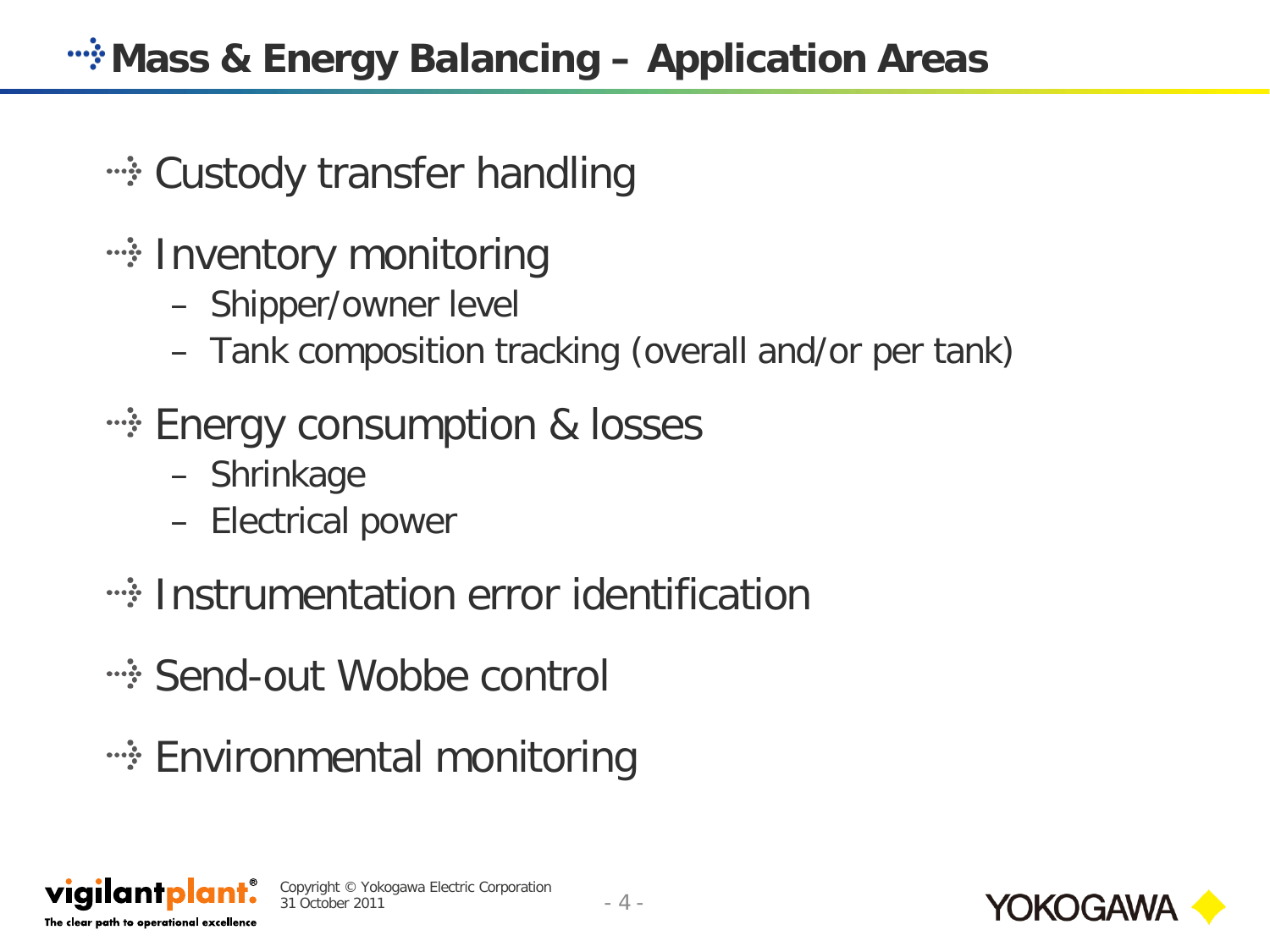**...**; Gas

- Vaporizers (Open Rack vs. SCV or IFV)
- Flare
- Leaks or repairs
- **•• Electrical power** 
	- Pumps
	- Compressors
	- Nitrogen production
	- $-$  Etc.



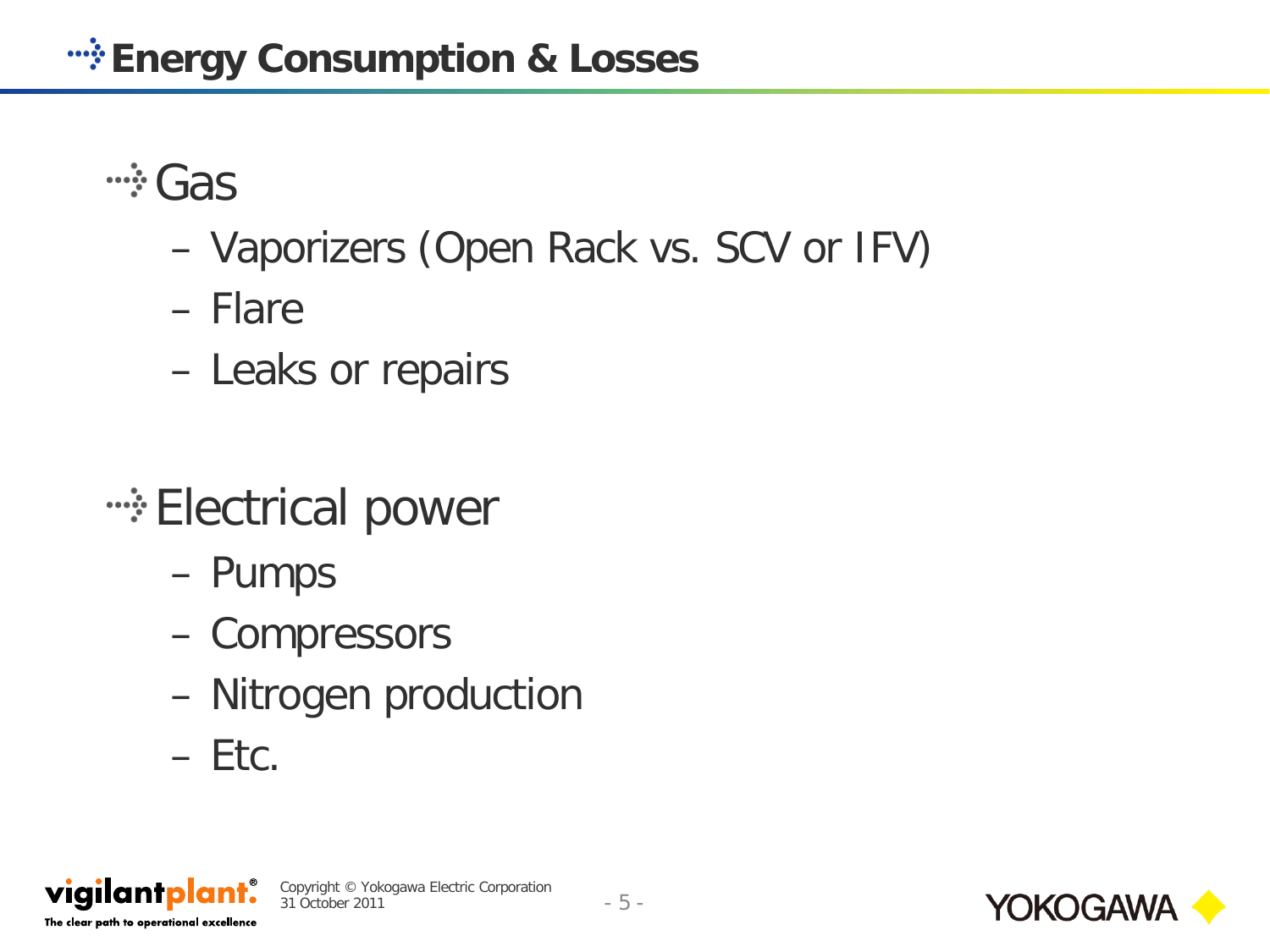#### *LNG Terminal Process - Simplified Main Flows*





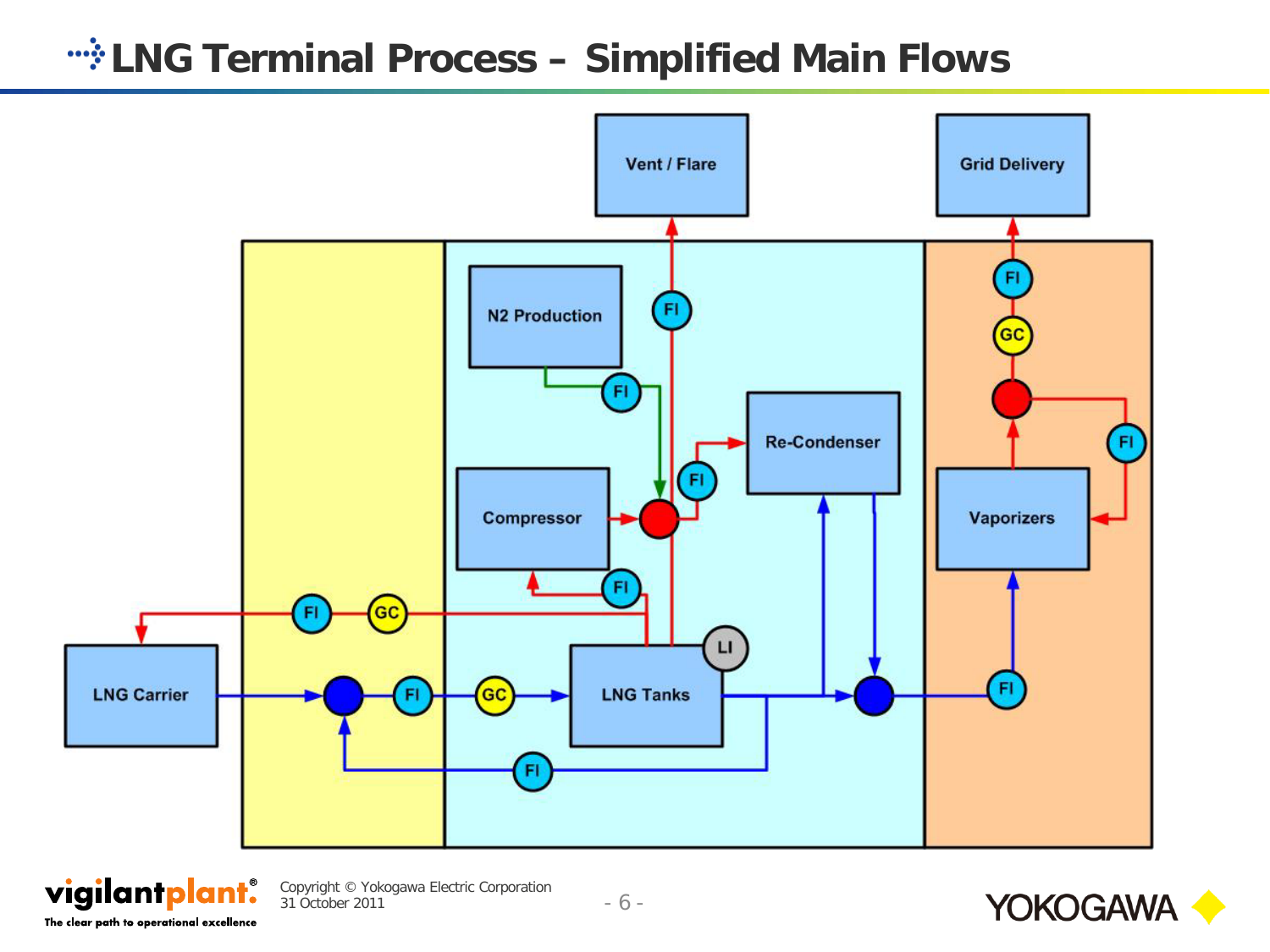- **Example 20 rand minor flows (include or not)**
- **Exagger Measurements available**
- **Example 23 Measurement accuracies**
- •• Assumptions on composition
- Operating Modes of LNG Receiving Terminals (no loading!)
	- Unloading with send-out
	- Unloading without send-out
	- Send-out without unloading
	- Neither unloading or sending out
- $\cdot \cdot \cdot \cdot$  # Units (simultaneously) used for operations
	- E.g. 2 tanks for unloading, 2 tanks for send-out, and recirculation between tanks



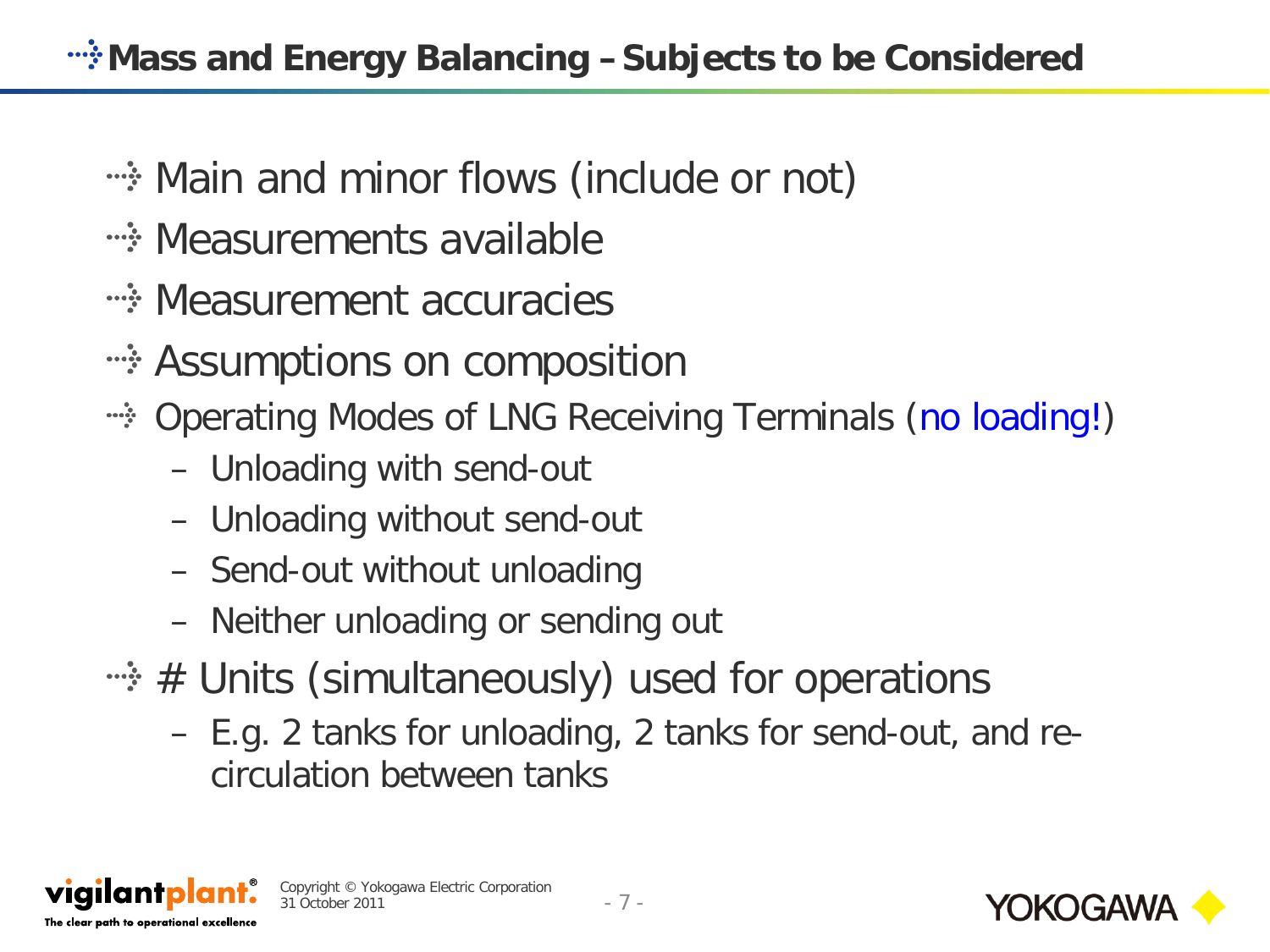# **Mass & Energy Balancing** Why?





Copyright © Yokogawa Electric Corporation 31 October 2011 - 8 -

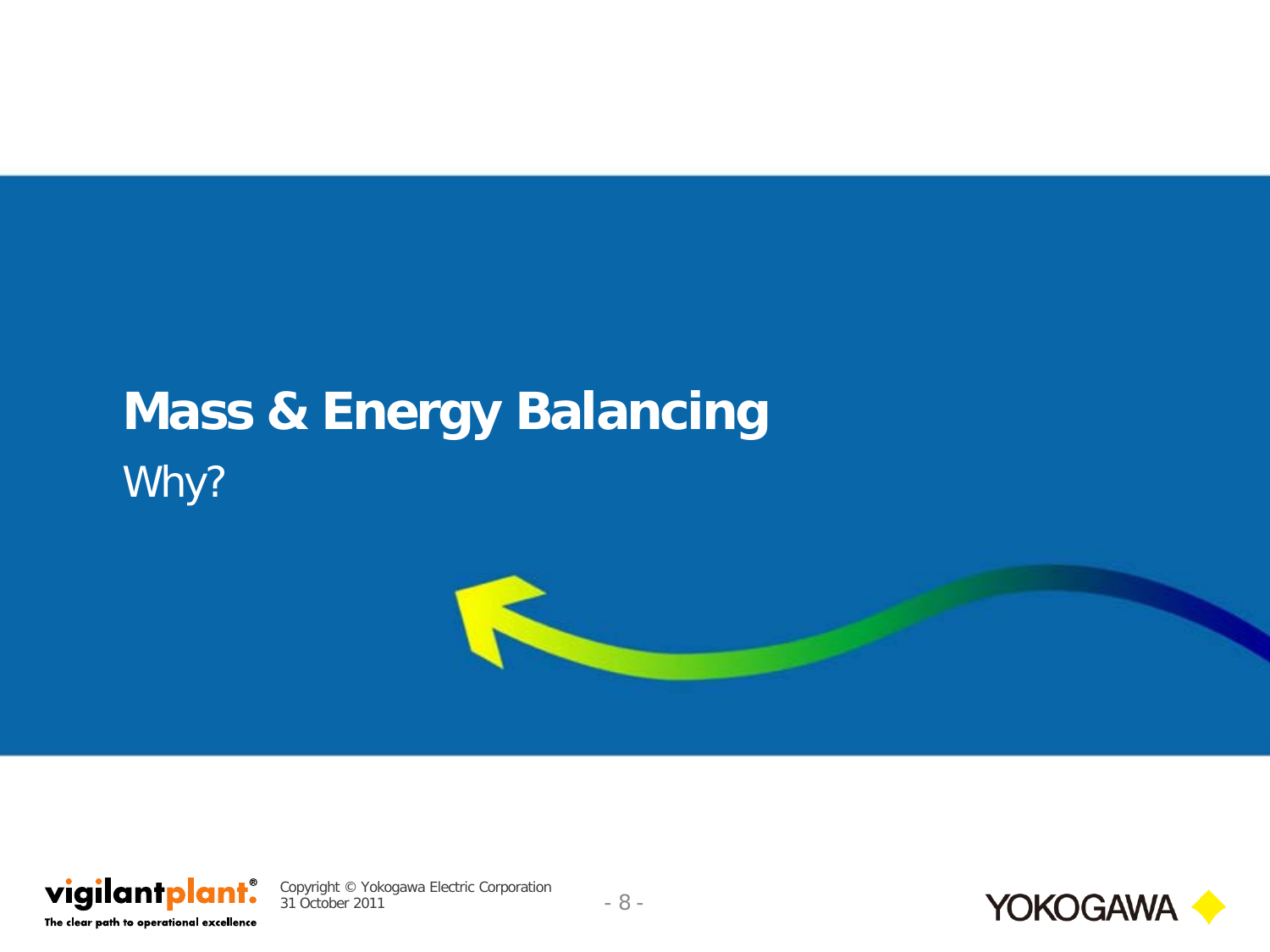**Interest in Mass & Energy Balancing (1)** 

# **Example 1 Figure 1 Figure 1 Figure 1 Figure 2 Figure 2 Figure 2 Figure 2 Figure 2 Figure 2 Figure 2 Figure 2 Figure 2 Figure 2 Figure 2 Figure 2 Figure 2 Figure 2 Figure 2 Figure 2 Figure 2 Figure 2 Figure 2 Figure 2 Figu** regasification side

- **Example 20 Fig. 20 Fig. 20 Fig. 20 Fig. 20 Fig. 20 Fig. 20 Fig. 20 Fig. 20 Fig. 20 Fig. 20 Fig. 20 Fig. 20 Fig. 20 Fig. 20 Fig. 20 Fig. 20 Fig. 20 Fig. 20 Fig. 20 Fig. 20 Fig. 20 Fig. 20 Fig. 20 Fig. 20 Fig. 20 Fig. 20 Fi** 
	- Spot
	- Cargo trades
	- Open contracts
- **Example 1 Multi-user terminals** 
	- Dedicated with TPA
	- Merchant



viailantpla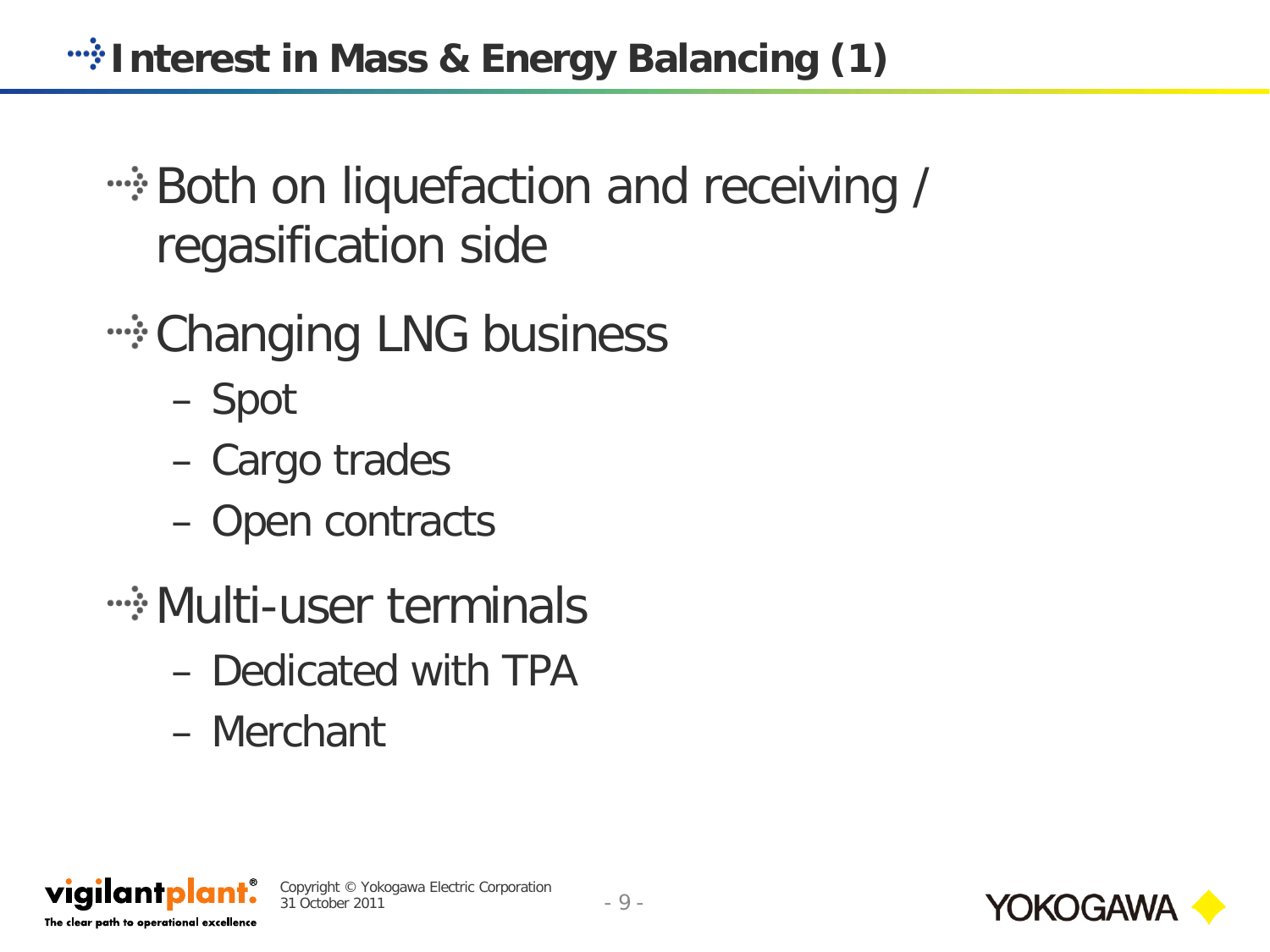- **Example 12 Formally interested parties** 
	- Shippers (buyers) / terminal users
	- Suppliers (sellers)
	- Terminal operators
	- Society represented by authorities (regulatory compliance)
- •• Depending on contract type
	- Incoterms
- ••• Contractual arrangements
	- Terminal Access Code
	- Individual throughput agreements





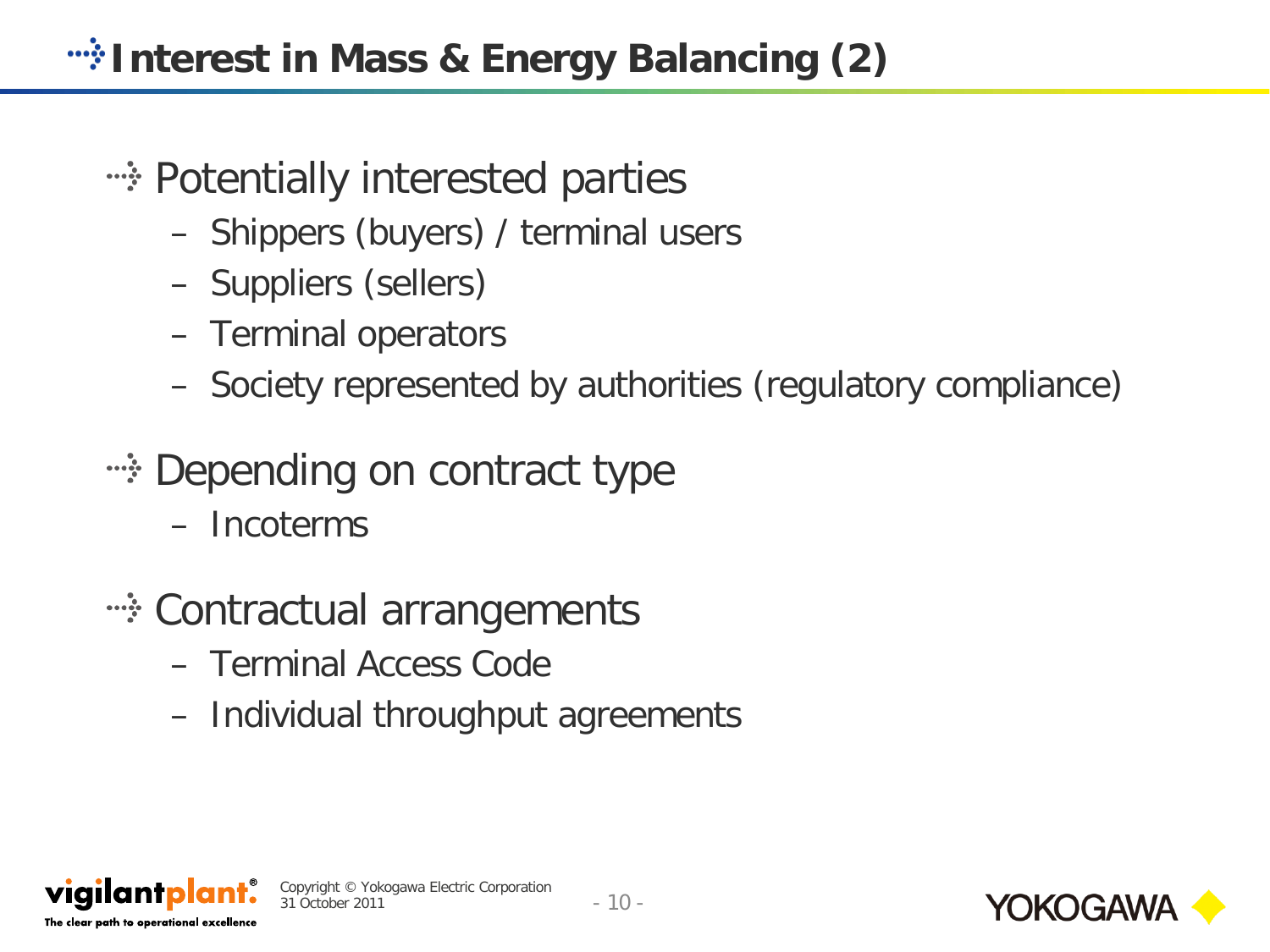**Interest in Mass & Energy Balancing (3)** 

- ••• Net energy amount available to shipper = Delivered energy amount (carrier unload)
	- Shrinkage (in terminal)
	- **±** Inventory corrections (by operator)



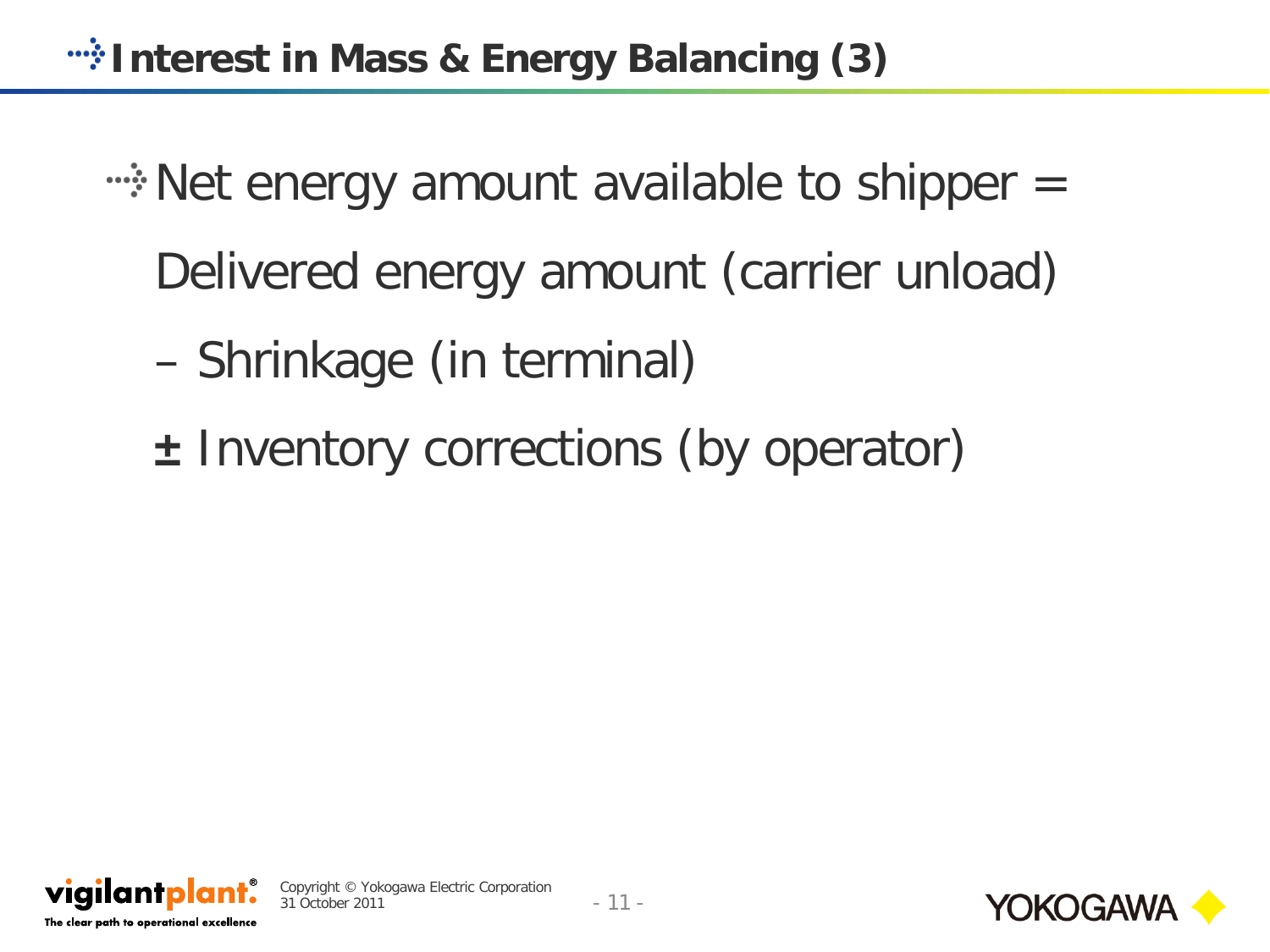# **Mass & Energy Balancing** How?





Copyright © Yokogawa Electric Corporation 31 October 2011 - 12 -

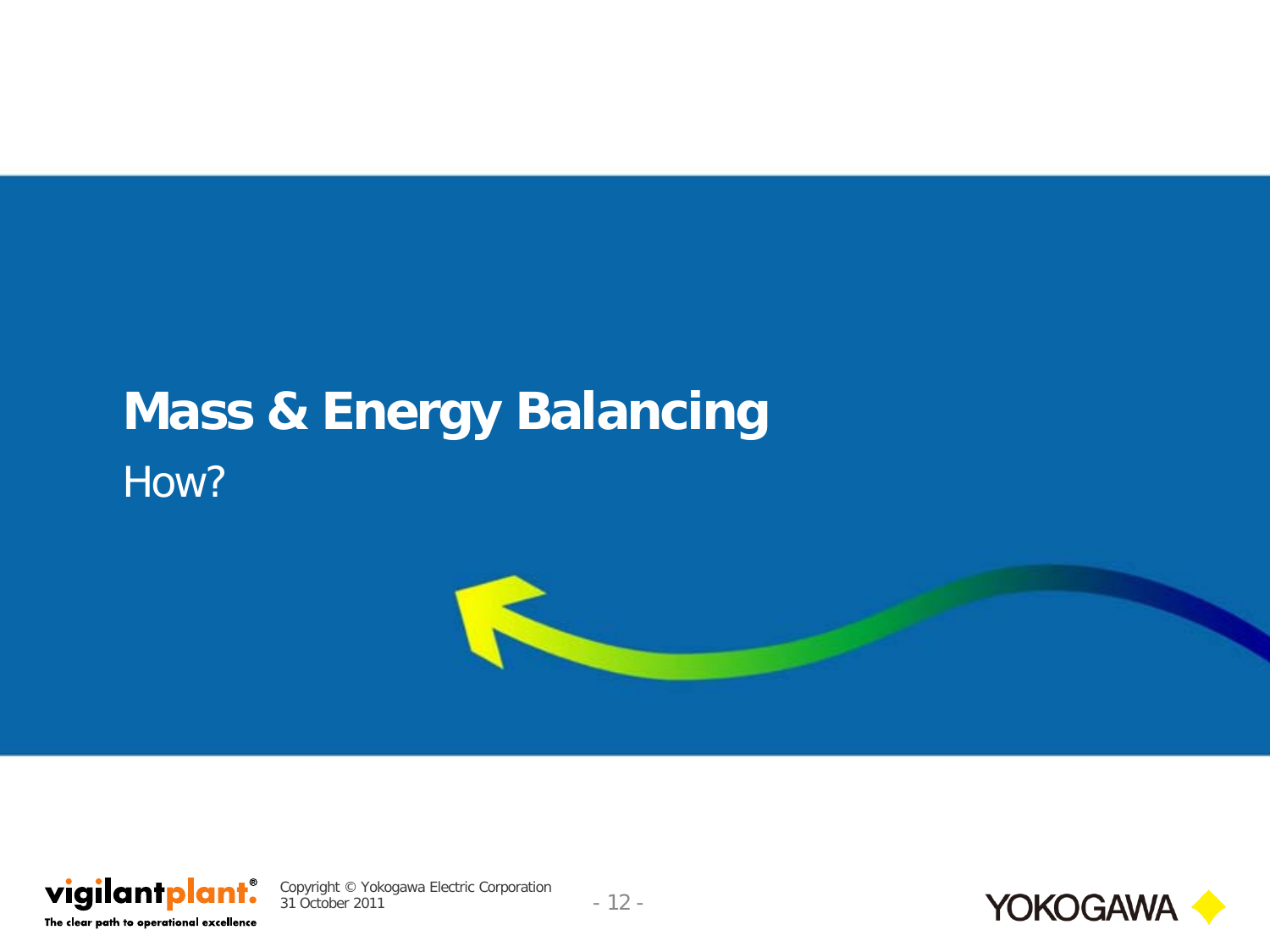### **Example 2 Fig. 2 Fig. 2 Fig. 2 Fig. 2 Fig. 2 Fig. 2 Fig. 2 Fig. 2 Fig. 2 Fig. 2 Fig. 2 Fig. 2 Fig. 2 Fig. 2 Fig. 2 Fig. 2 Fig. 2 Fig. 2 Fig. 2 Fig. 2 Fig. 2 Fig. 2 Fig. 2 Fig. 2 Fig. 2 Fig. 2 Fig. 2 Fig. 2 Fig. 2 Fig. 2 F**

- •• Quality/accuracy
	- Importance of accuracy based on time line of the purpose (daily, weekly, monthly, annual). Level measurement most accurate over long period of time
	- Relative error introduced by measurement errors of different devices (e.g. LNG vs gas)
	- Variance in accuracy depending on the state of the terminal at the beginning and end of the (un)loading job (e.g. related to temperature influences on strapping tables)
- •• Redundancy of measurements
	- Option to use ship readings and integrate these data in a reconciled mass balance
- **EXALGE Triming of (un)loading measurements** 
	- Accuracy in starts/stops of (un)loading phases



viailantol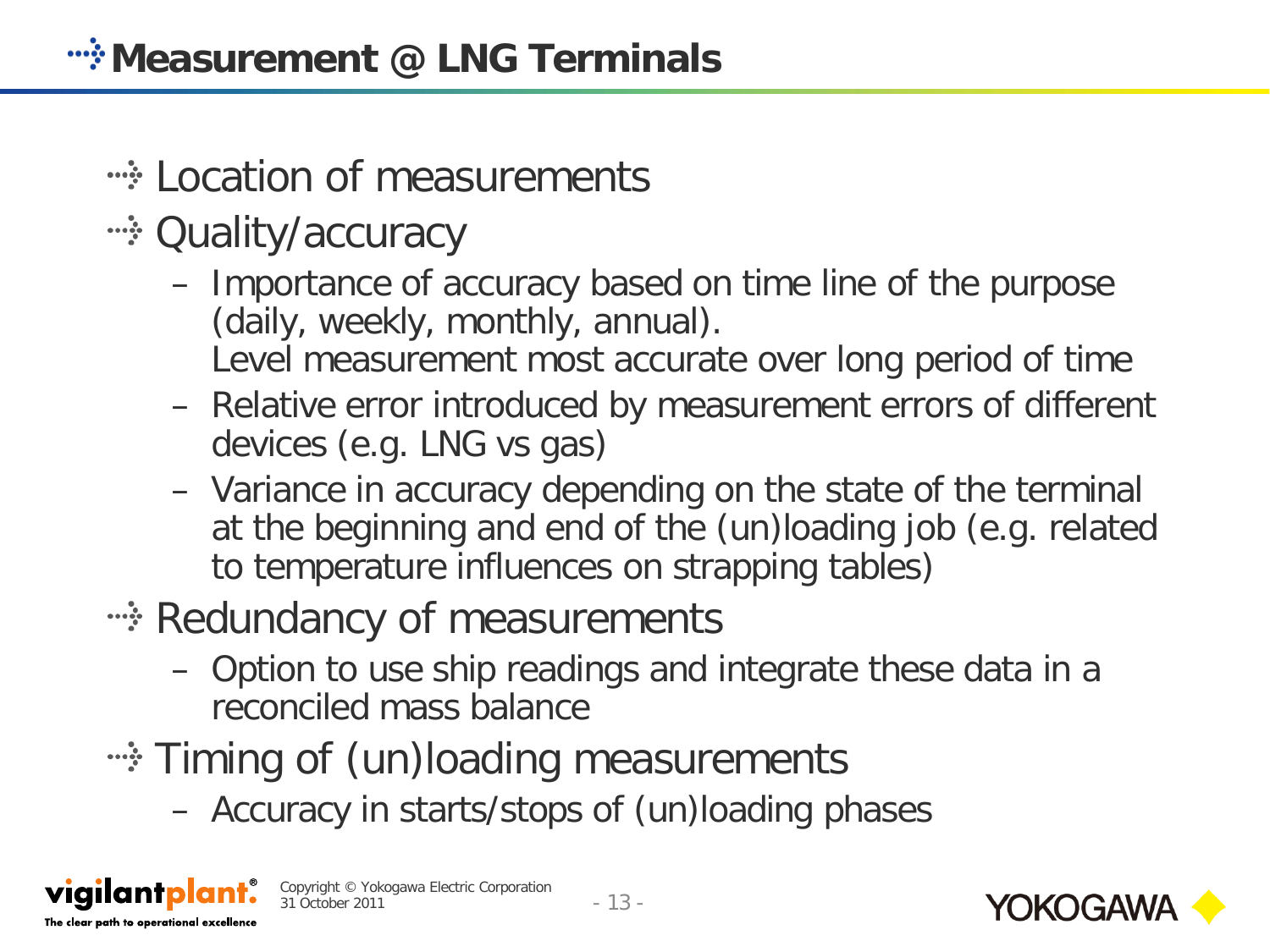**<sup>...</sup> Manual** 

•• Dedicated IT solution for unloading crosscheck (Japan)

**•• Spreadsheet** 

**High level in commercial IT system** 

**Example 25 Septem** Financies System





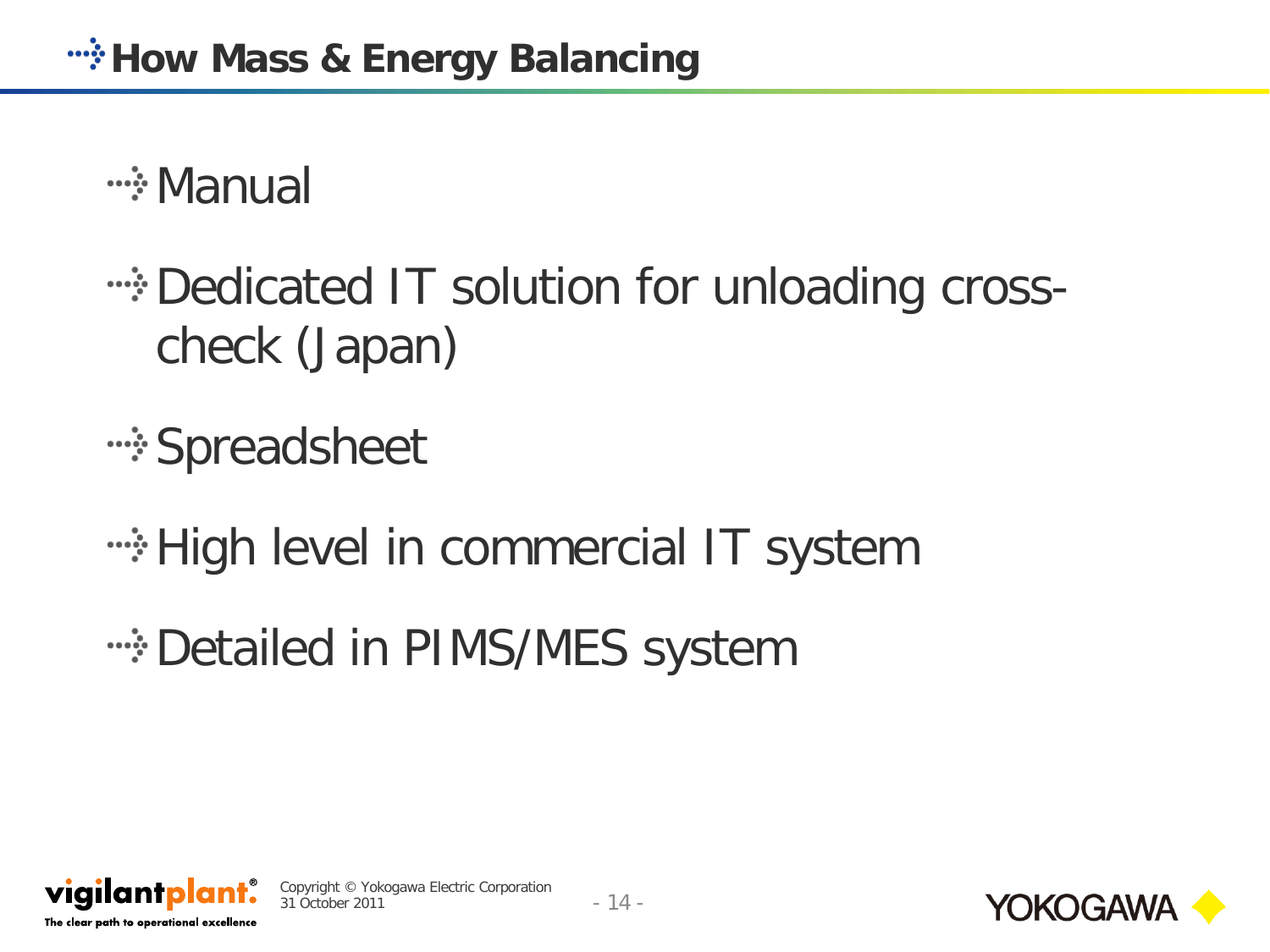**Example 20 Figure 1:** Prevailing method ?!

- **EXA:** Backed by contracts & agreed procedures
	- Terminal Access Codes
	- Individual contracts
- Unloaded energy amount calculations (simple)
- **Example 13 Telemia in the Universe** of the example the two methods
- **Example 12 Manual interventions** 
	- Inventory / book stock changes
	- Shrinkage figure updates



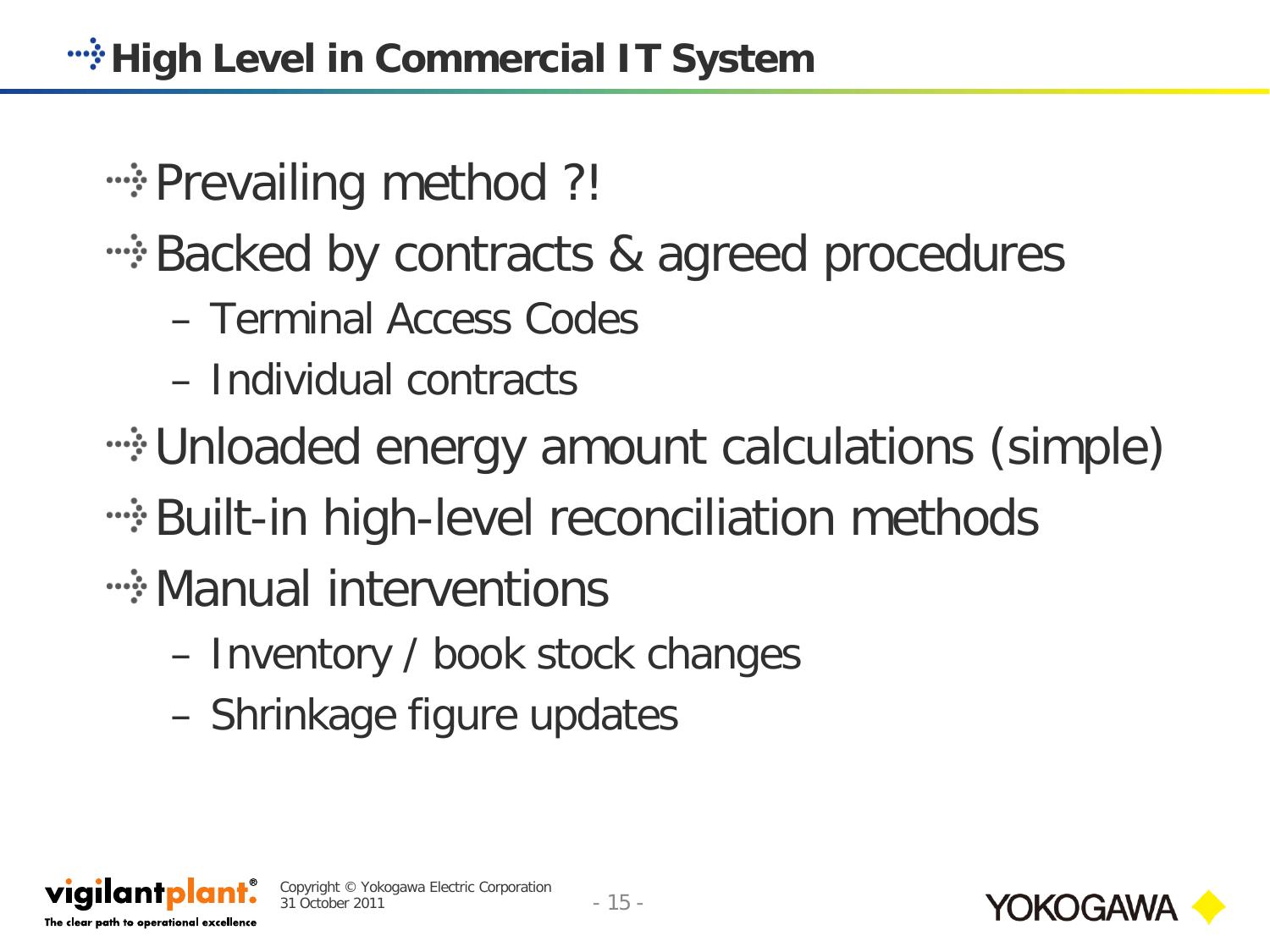- **Example 2018** Finloading monitoring
	- Composition OK? i.e. cargo acceptable?
	- Instrumentation OK? i.e. challenge capability for surveyor report
	- Tracking of carrier unloading stages incl. interrupts (can also allow comparison of (un)loading occasions and/or aggregation of (un)loading occasions)
	- Determine unloaded amount based on terminal operational status (challenge surveyor report)
- •• Energy consumption monitoring
- **… Loss monitoring**
- •• Flare monitoring
- **Environmental monitoring**





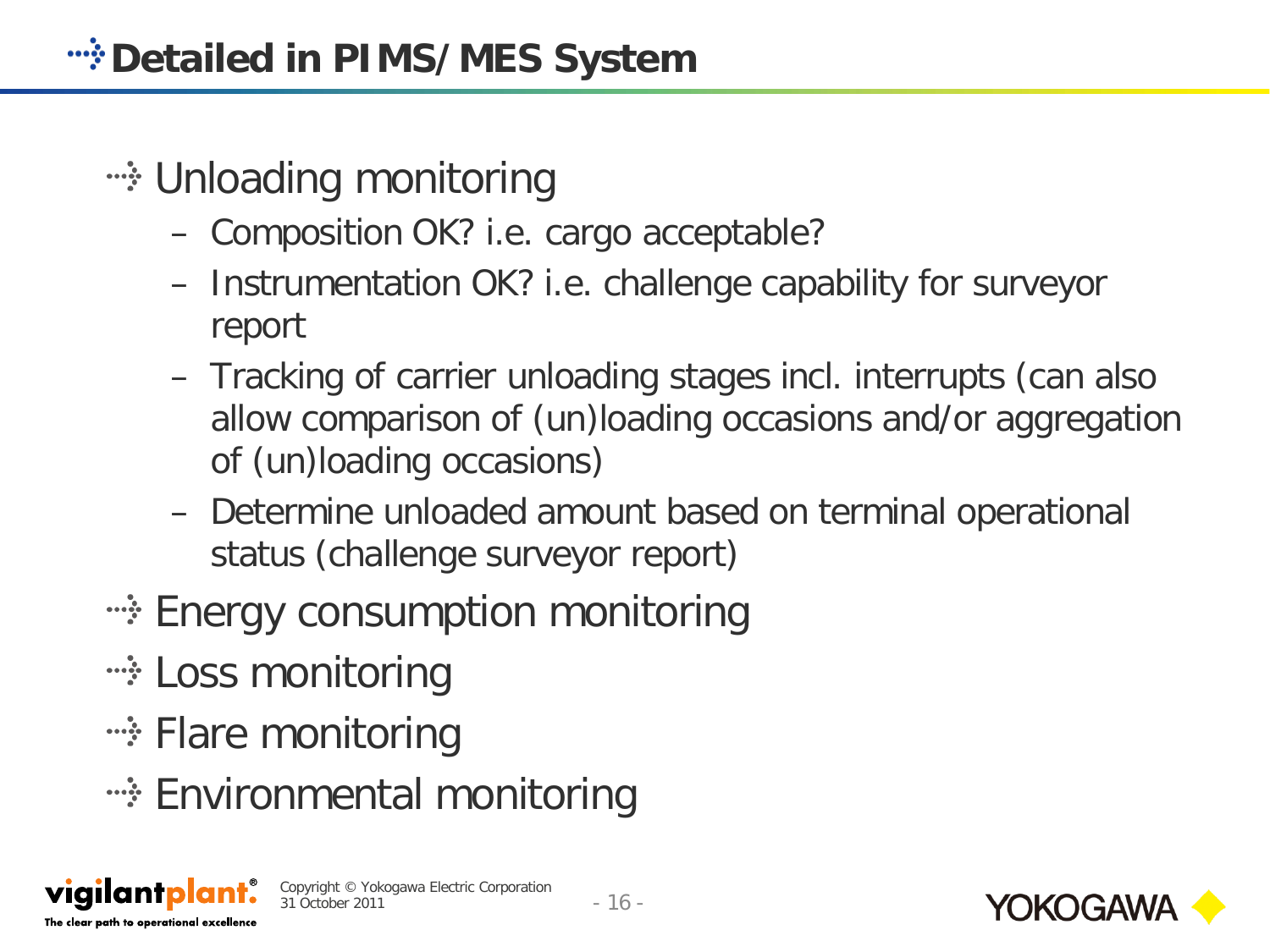#### **Example 2 Fig. 2 Fig. 2 Fig. 2 Fig. 2 Fig. 2 Fig. 2 Fig. 2 Fig. 2 Fig. 2 Fig. 2 Fig. 2 Fig. 2 Fig. 2 Fig. 2 Fig. 2 Fig. 2 Fig. 2 Fig. 2 Fig. 2 Fig. 2 Fig. 2 Fig. 2 Fig. 2 Fig. 2 Fig. 2 Fig. 2 Fig. 2 Fig. 2 Fig. 2 Fig. 2 F**

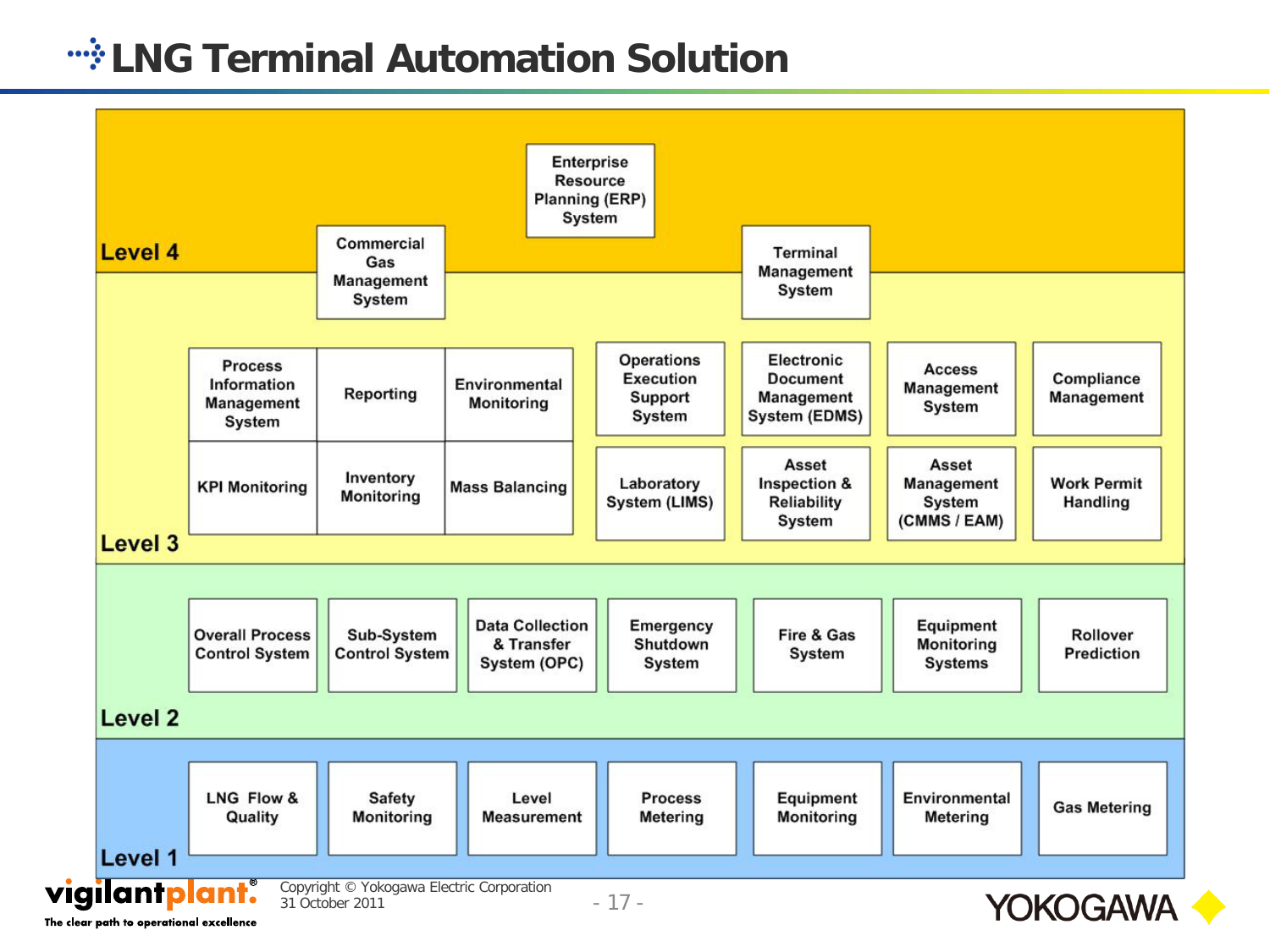#### *LNG PIMS - Functional Distribution*



The clear path to operational excellence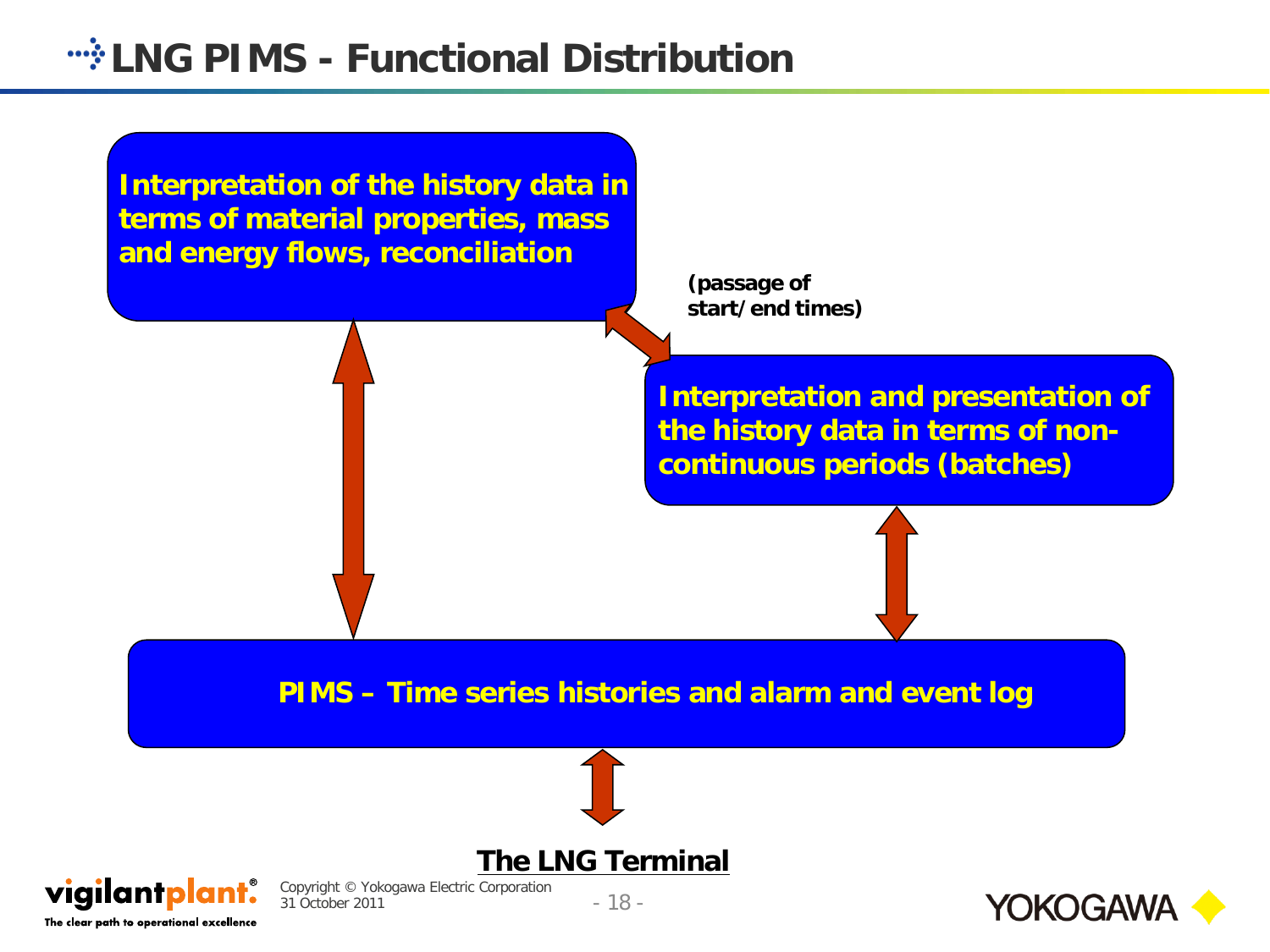*wi* Data Historian / PIMS (Exaquantum)

•• Data collection of (tag-based) time series data and Alarm & Event (A&E) data

- Process data from PCS
- Manual entries
- Data from other systems
- ••• Aggregations of time series data
- <u>
Calculations</u>
- **Example 20 Figure 10 Separate 10.** The Graphical display of data, trends, etc.
- **•• Reporting**
- **Export capability (e.g. Excel)**





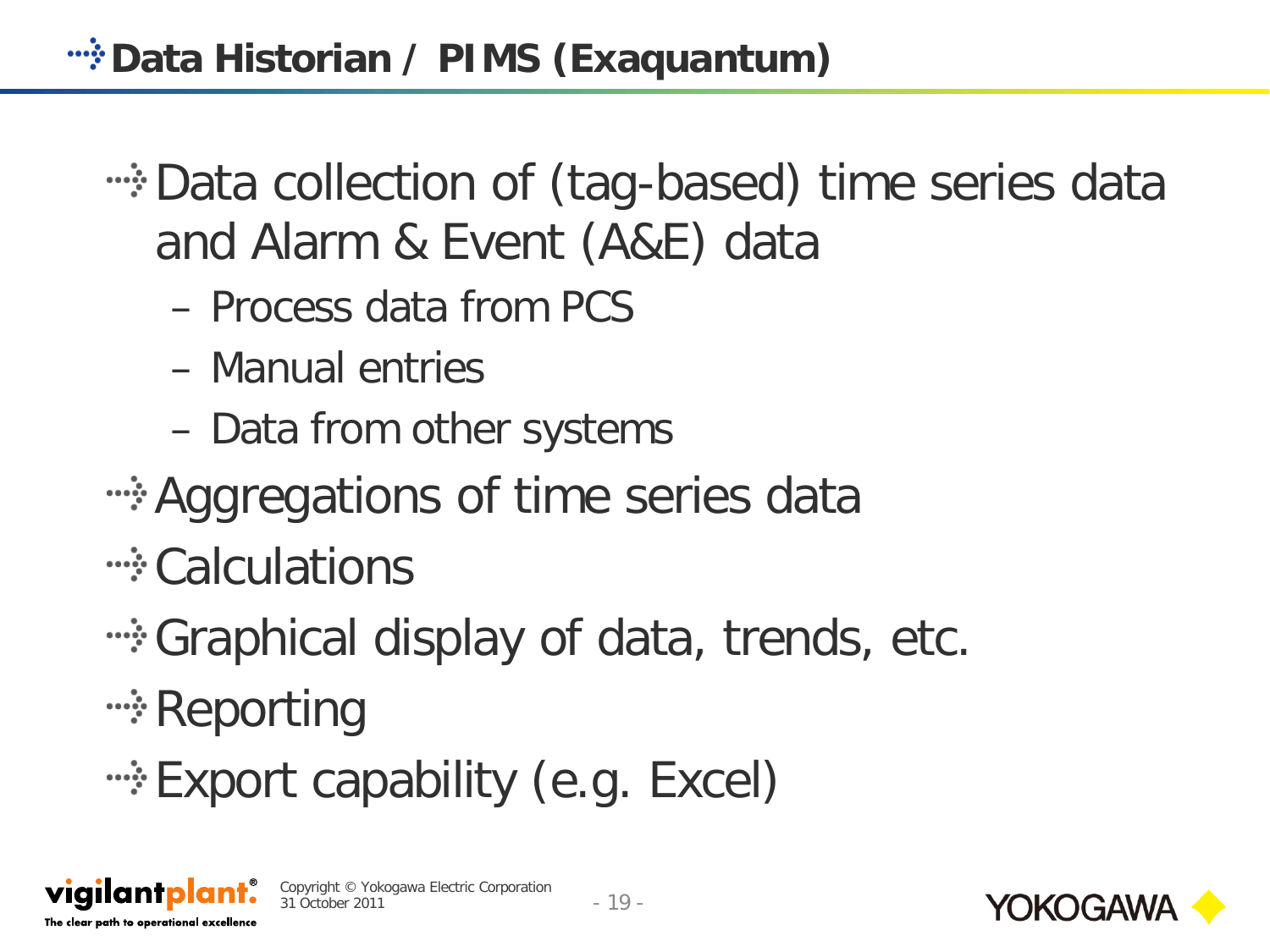### **Exaquantum Batch @ LNG Receiving Terminals**

- Automatic status-based batch-based collection of information for the LNG unloading process rather than retrospective batch analysis
- **EXED The different stages in the unloading process are** tracked allowing even complicated (e.g. interrupted) unloading sequences to be handled
- Collected information can be made available to other applications e.g. to reconcile ship unloading records
- **EXED THE COMPARISON OF different carrier unloads based on** different properties (carrier, size, volume, etc.)
- •• Use of previous carrier data (metering error?)





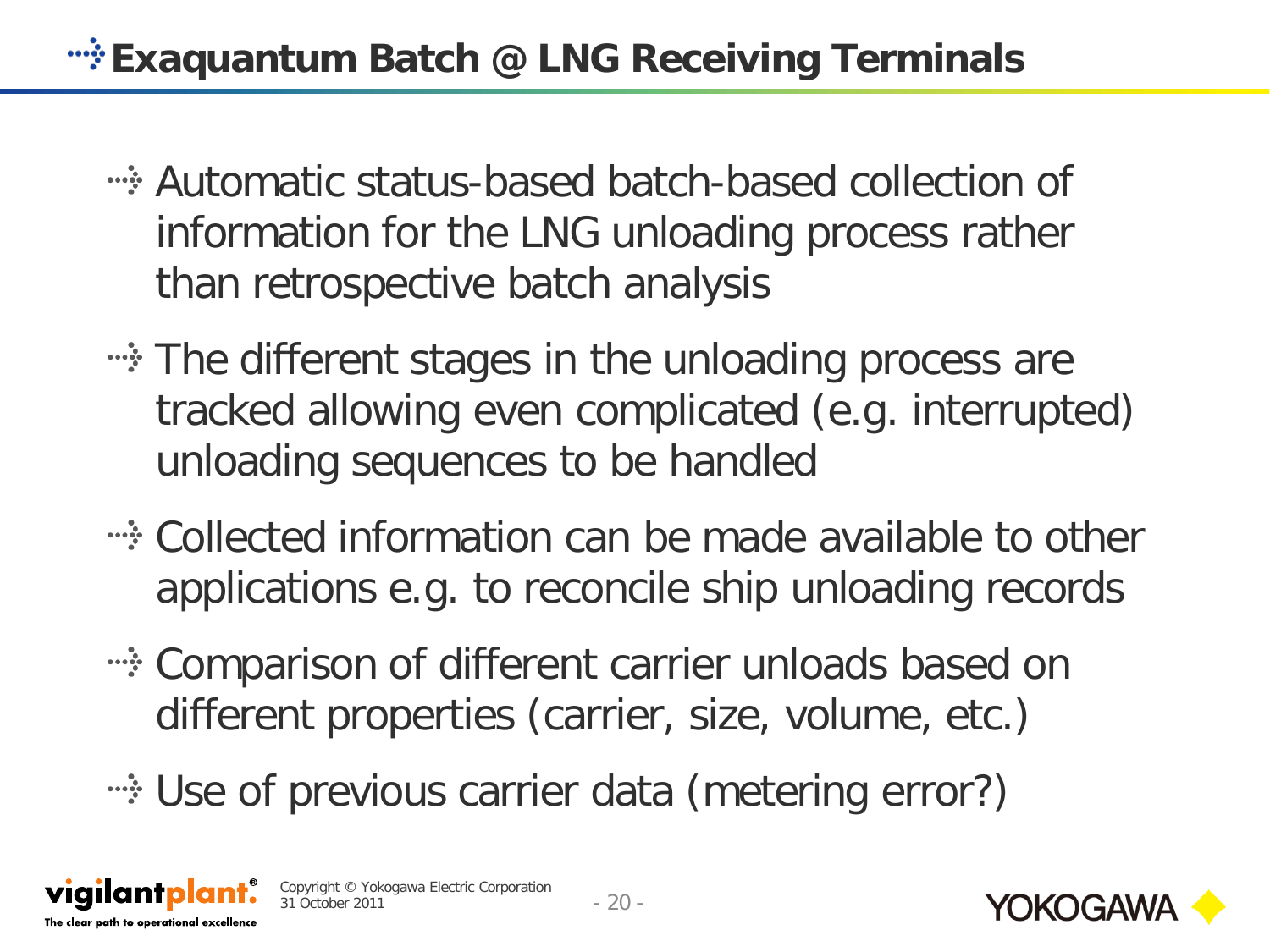- The mPower Plant Model-based applications provide self-configuring management level reports based on data from history systems like PIMS, LIMS, logbooks, etc.
- methomage models the physical plant with a software object structure that understands the key concepts of material location, plant connectivity and containment
- **Example 1 Set Theory When this plant model is linked to the lower level** data sources, it is simple to define any physical or time boundaries and then request reports based on them



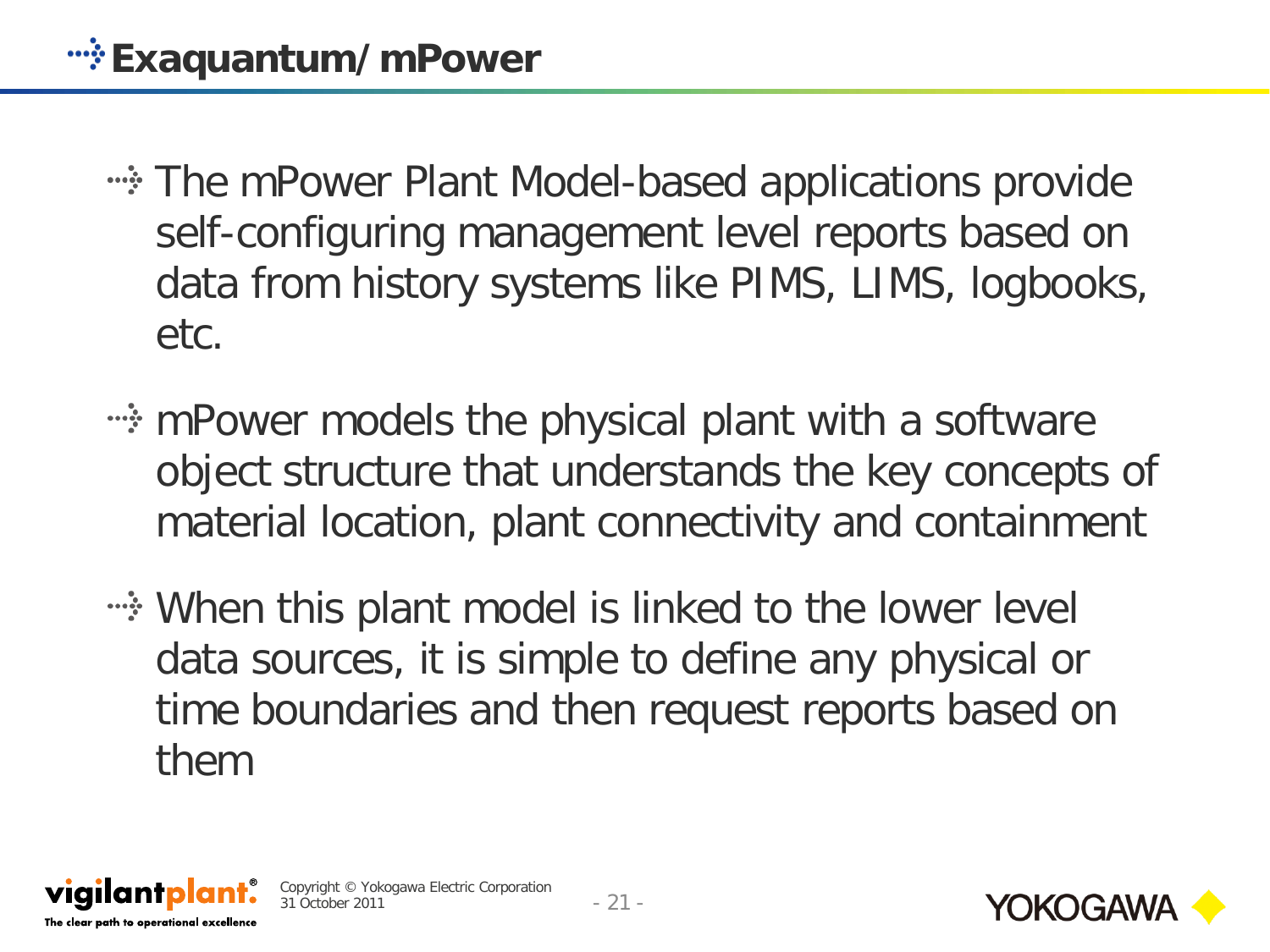- Definition of Plant Objects  $\frac{1}{2}$ 
	- Sites, Plants, Units, Tanks, Streams
- Definition of Data Sources  $\cdots$ 
	- Within mPower and to legacy software applications
- **EXECT:** Physical Mapping of Plant Layout
	- Units and interconnections to Nodes and Streams
- Data Conversion to Information  $\begin{array}{ccc}\n\bullet & \bullet & \bullet & \bullet & \bullet & \bullet & \bullet & \bullet\n\end{array}$ 
	- Calculation and validation





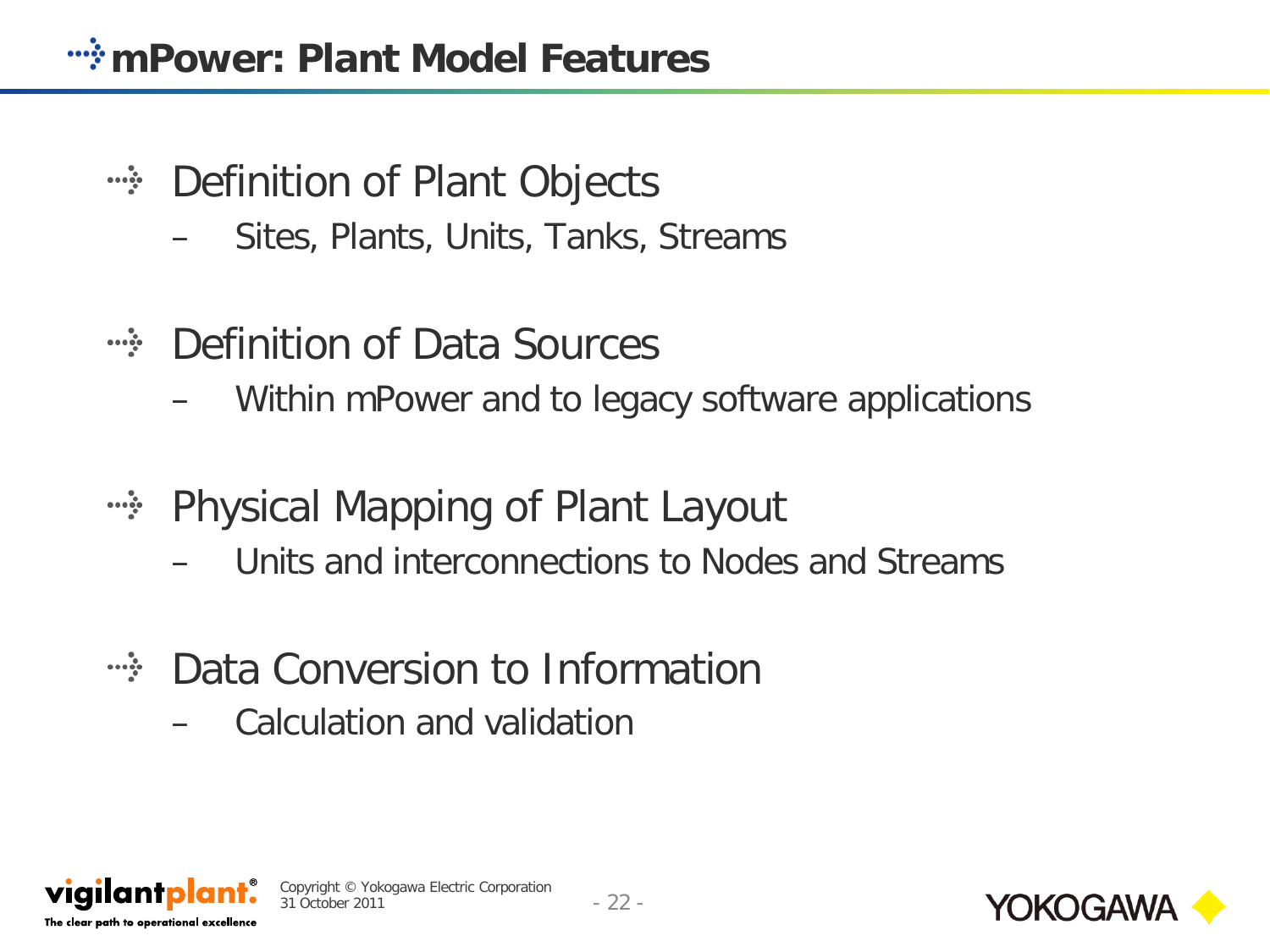### **Example Terminal Model**





The clear path to operational excellence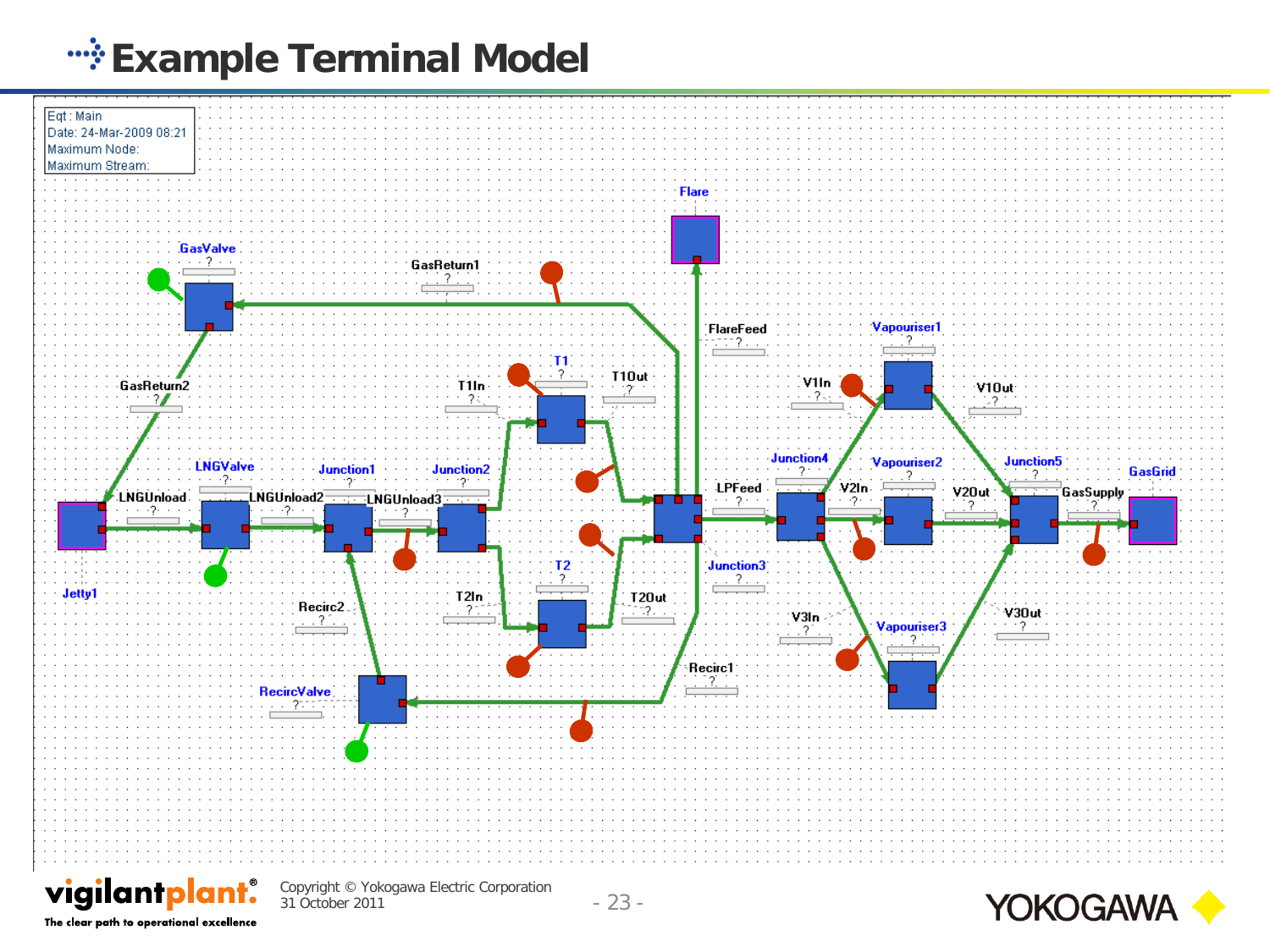# **Mass and Energy Balancing to detect** problems quickly when mass balancing shows an inconsistency

- Leaks
- Unauthorized removal of material
- Instrumentation faults or failure

Copyright © Yokogawa Electric Corporation

- **EVATA Reconciliation** to improve the quality of the process data used by mPower
	- Reports on instrumentation inaccuracies
	- Able to determine missing measurements to reduce the need for instrumentation





viailantpl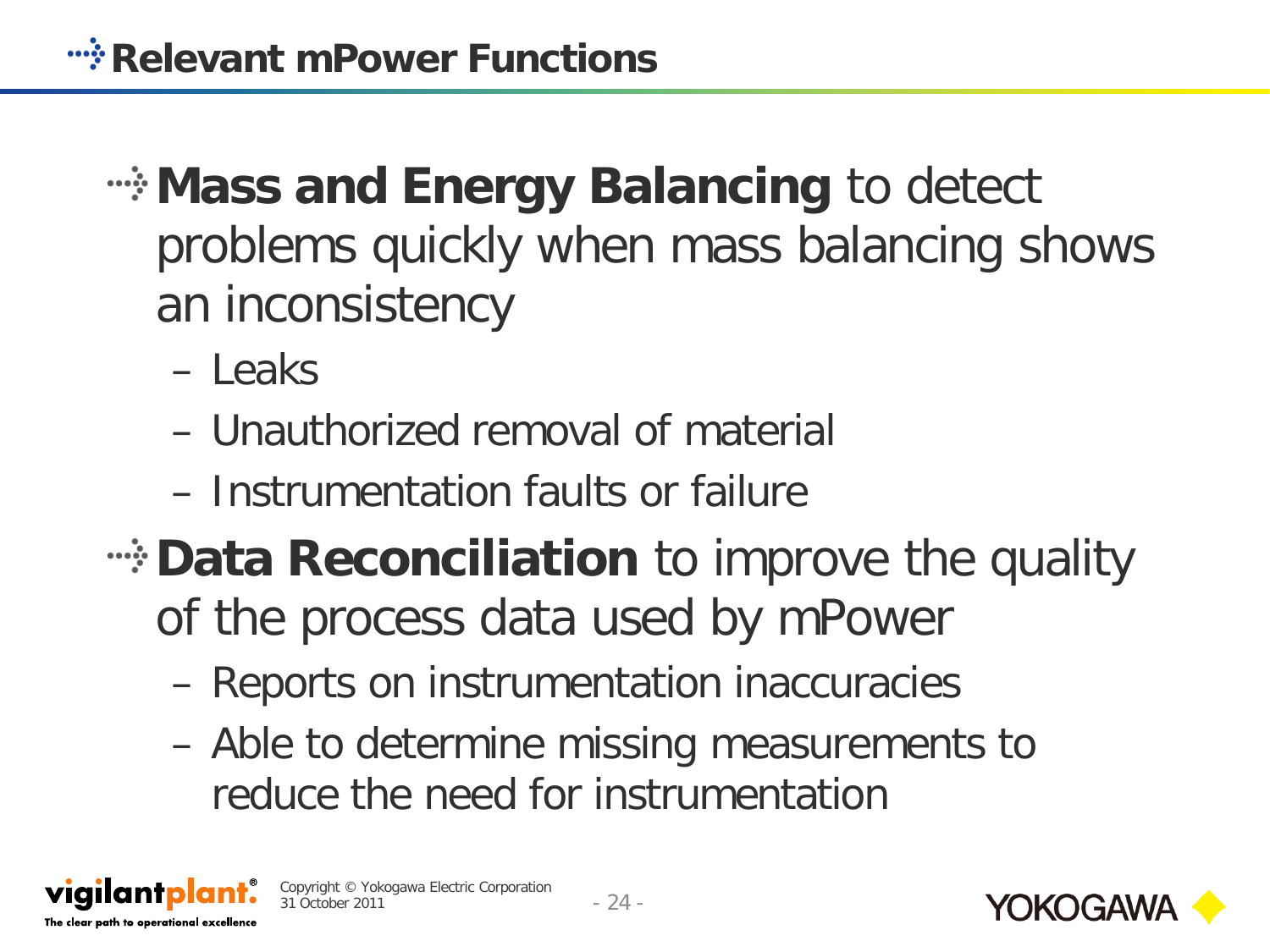- 1. Collecting measurement information
- 2. Calculating mass and energy balances
- 3. Investigating faulty measurements
- 4. Reconciling redundant measurements discrepancies
- 5. Reconciling ship unloading records
- 6. Investigating excessive losses
- 7. Reporting end of period reconciliation



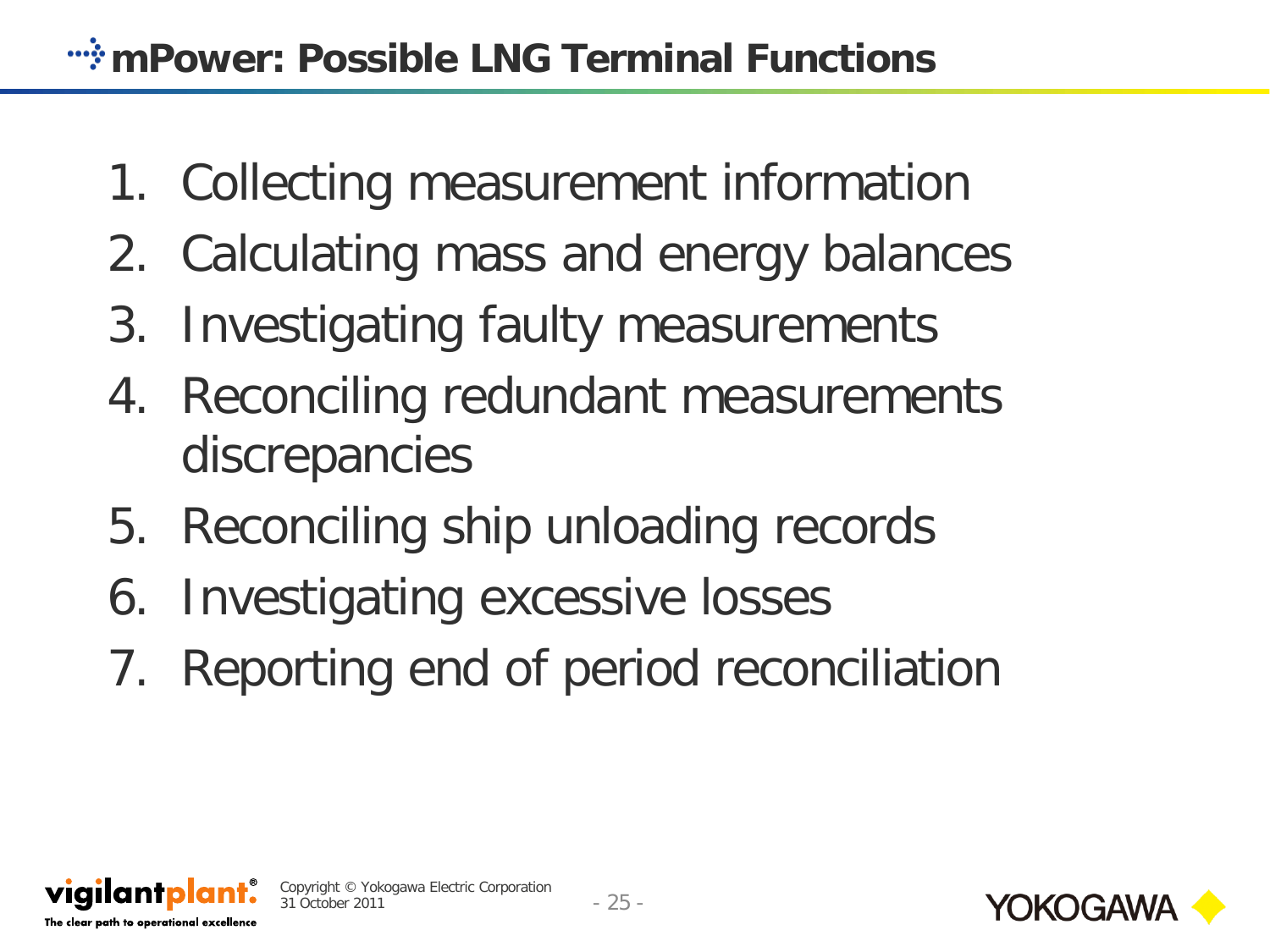## **•• Purpose**

- Online error check and warning/alarm (e.g. instrumentation failures)
- Unloaded amount
- Daily/Weekly/Monthly stock balance
- **Example 23 Automatic vs. manually**
- **EXALE:** Pre-defined vs user-definable (on the fly)
- ••• General reconciliation meanings



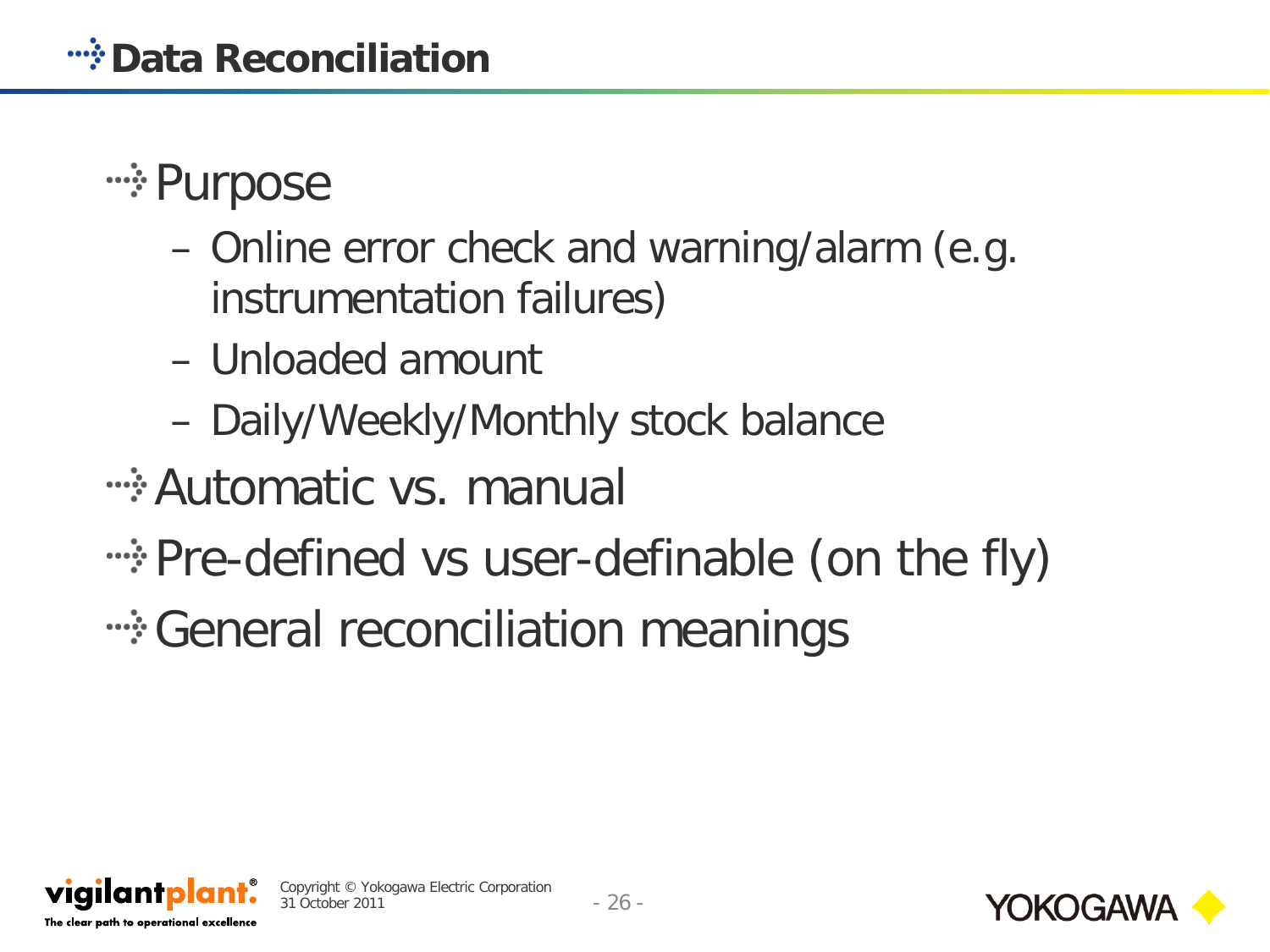- 1. Adjustment of flows and inventories to values different from the raw measured values so as to achieve a balance (if acceptable)
- 2. Analysis of the flows and inventories so as to identify "lost" material





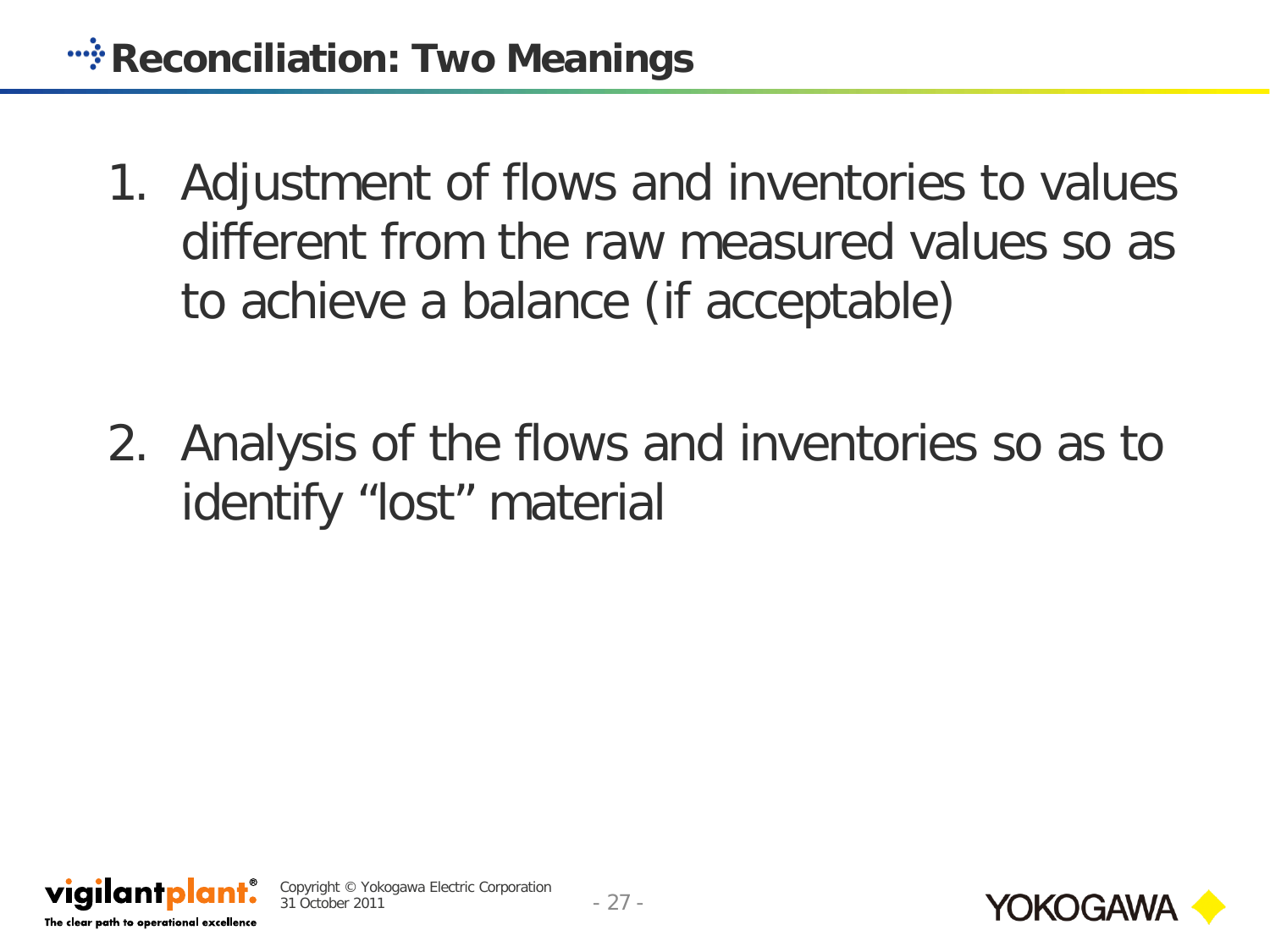## 1. Adjusting values to achieve a balance



The clear path to operational excellence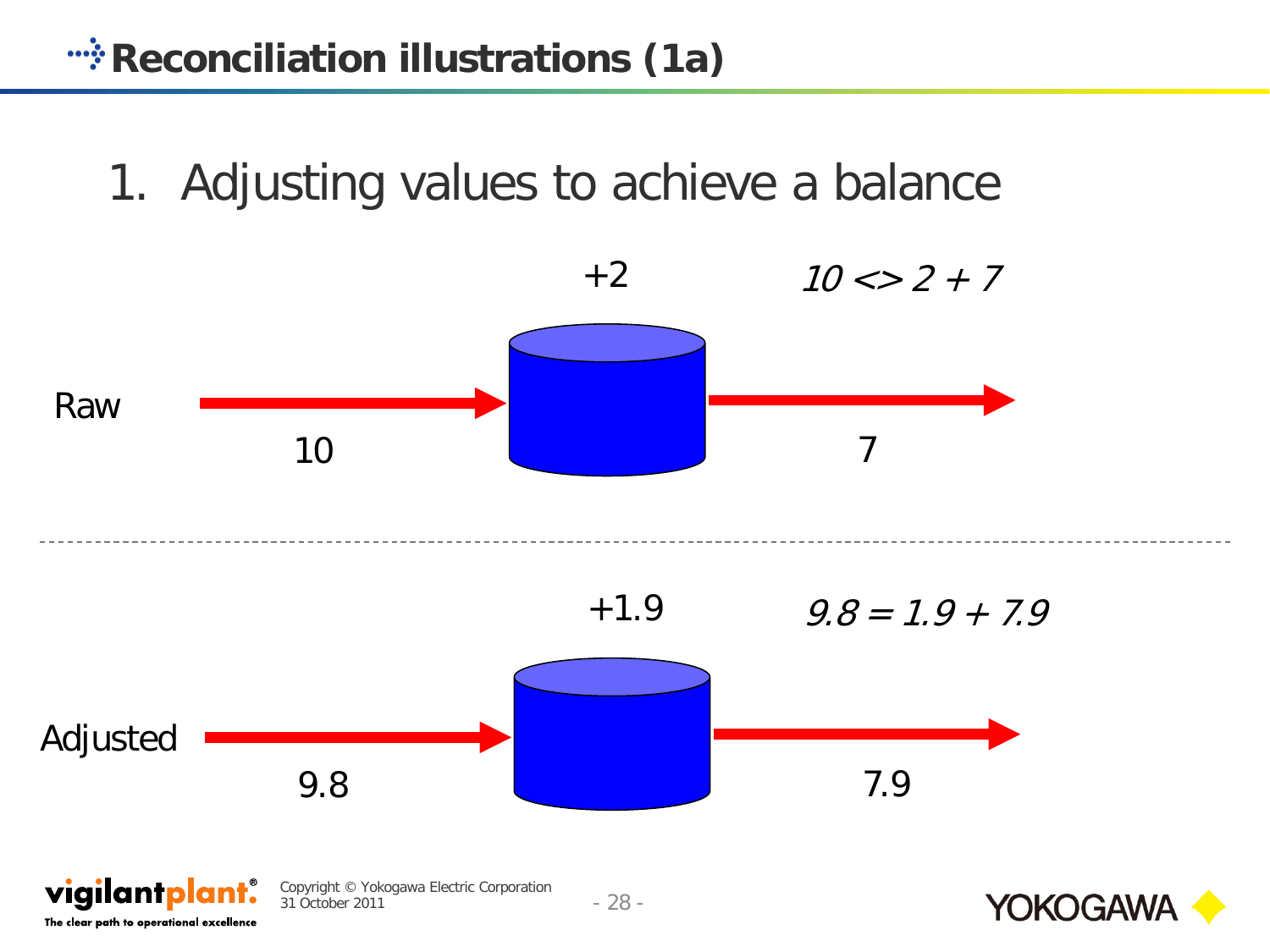1. Adjusting values to achieve a balance

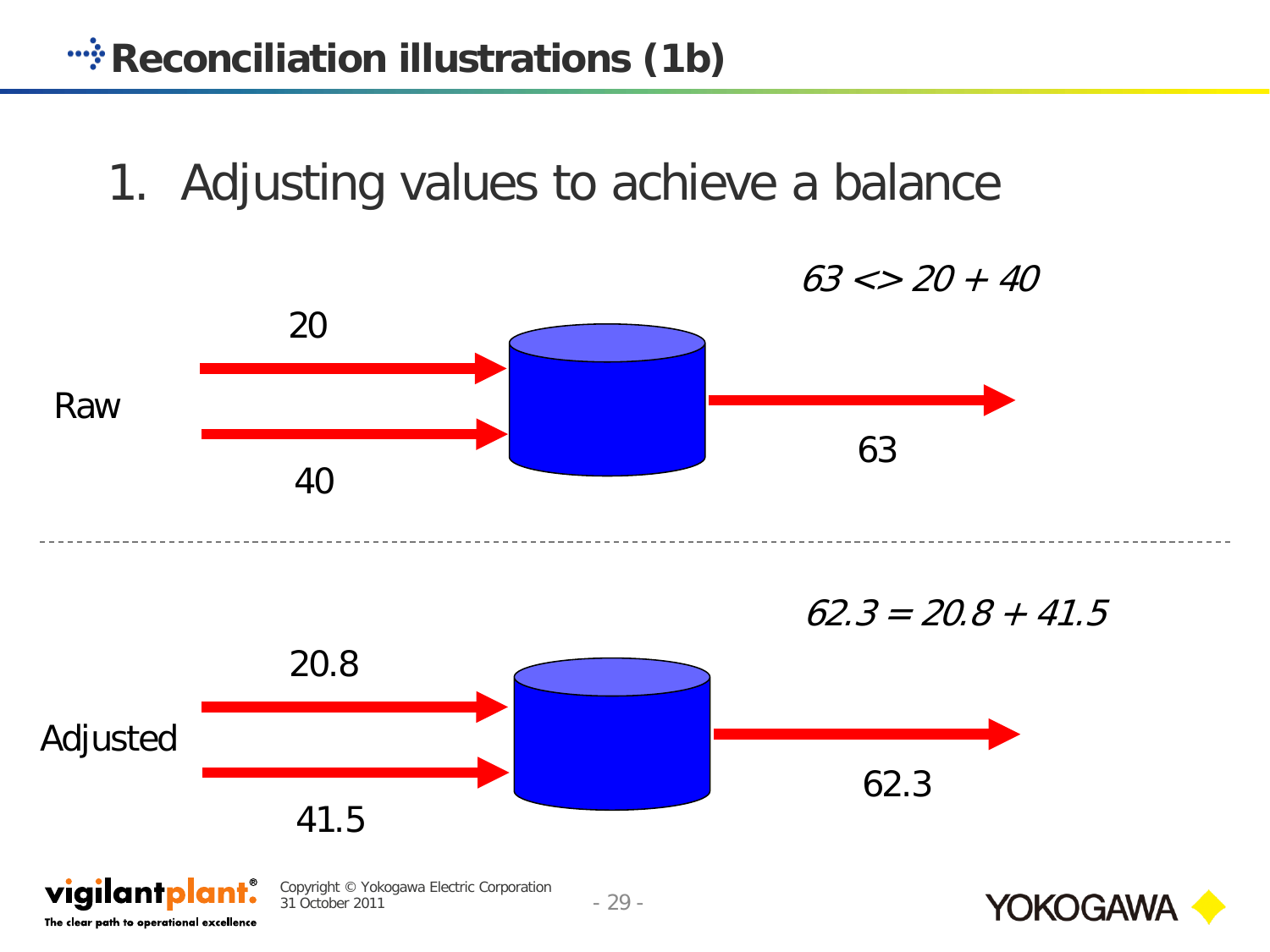2. Calculating loss

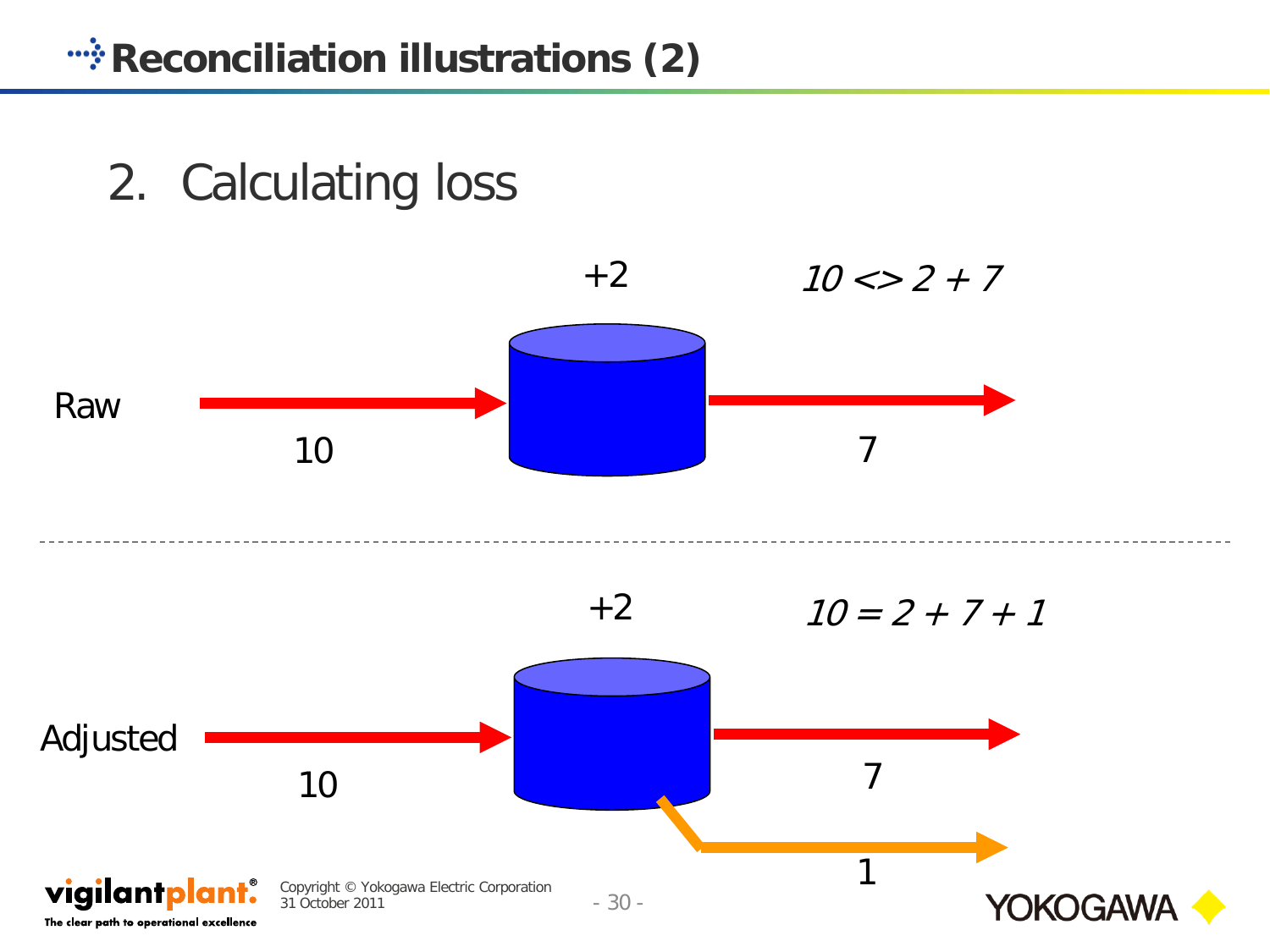### **Conclusion**





Copyright © Yokogawa Electric Corporation 31 October 2011 - 31 -

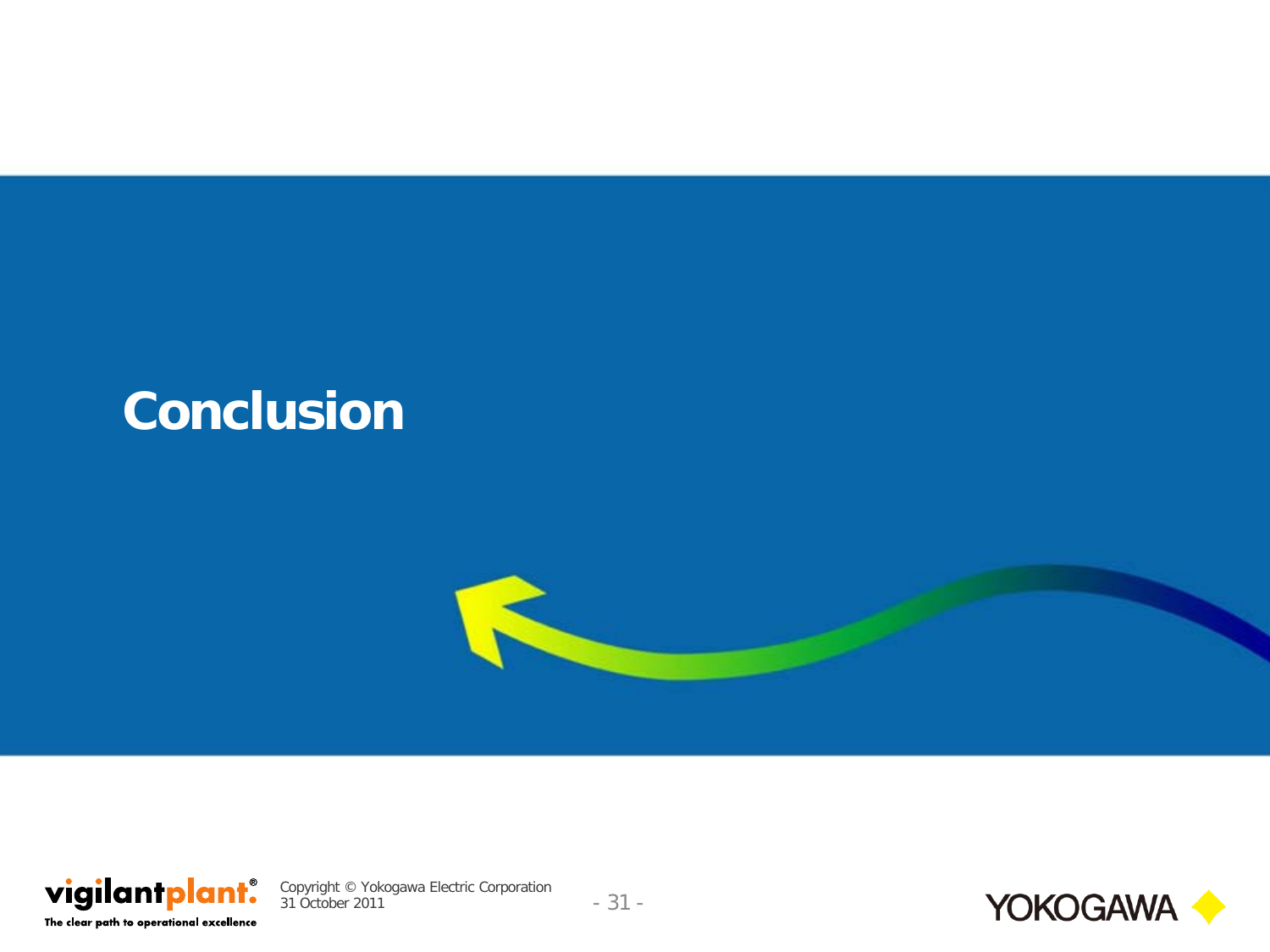**EXALES** and energy balancing at LNG receiving terminals is getting more attention

**A.** The technology to do detailed, automated mass and energy balancing is available

**It makes more detailed and frequent mass &** energy balances possible